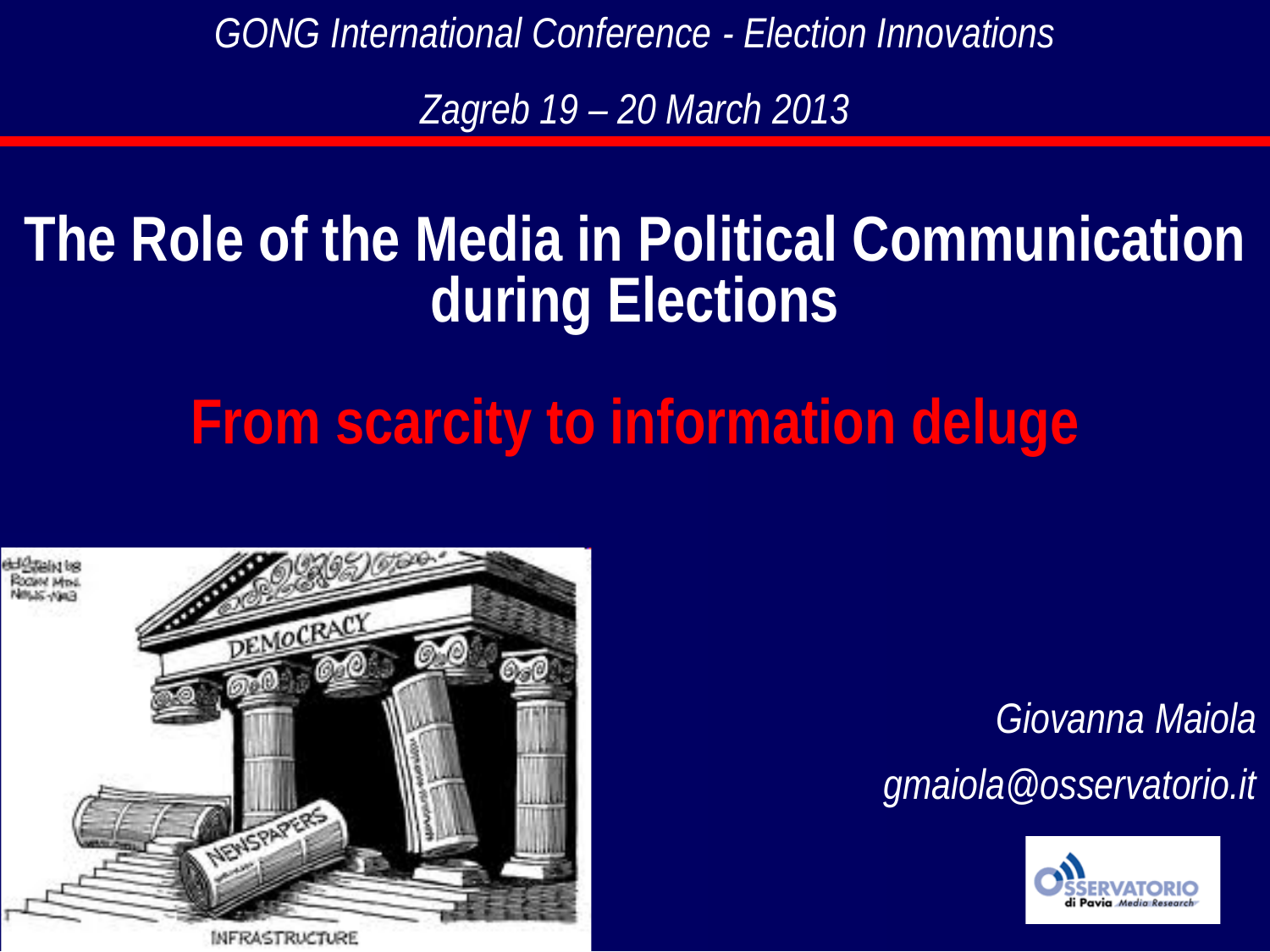#### **Changing access to the media, changing normative benchmarks**



different forms

better?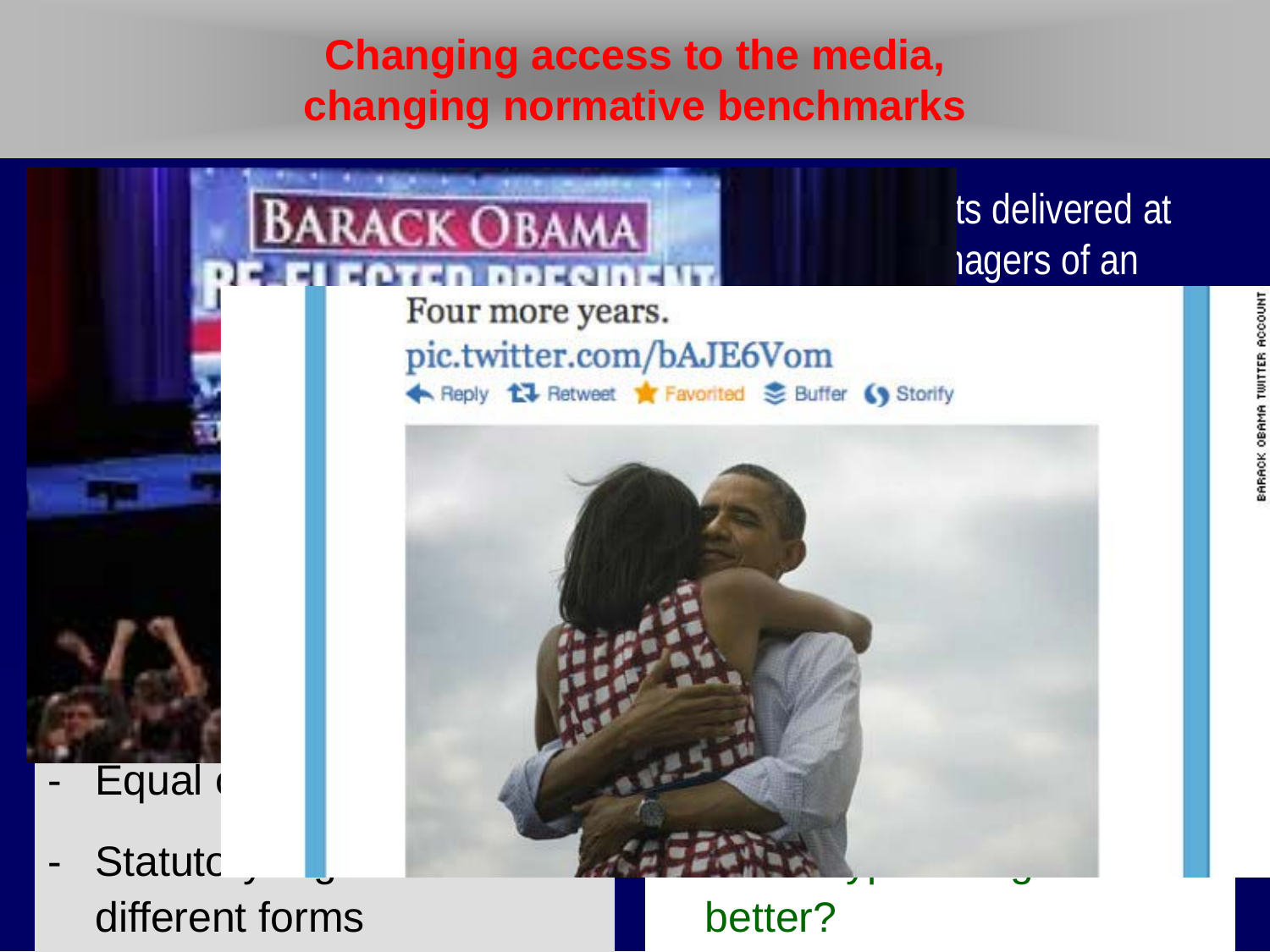# **Media and elections: which rights?**

#### the right **access and coverage**

the right to **receive information** concerning political alternatives

**Candidates**



**Voters**



the right **to cover the election campaign**, to raise issues and discuss problems





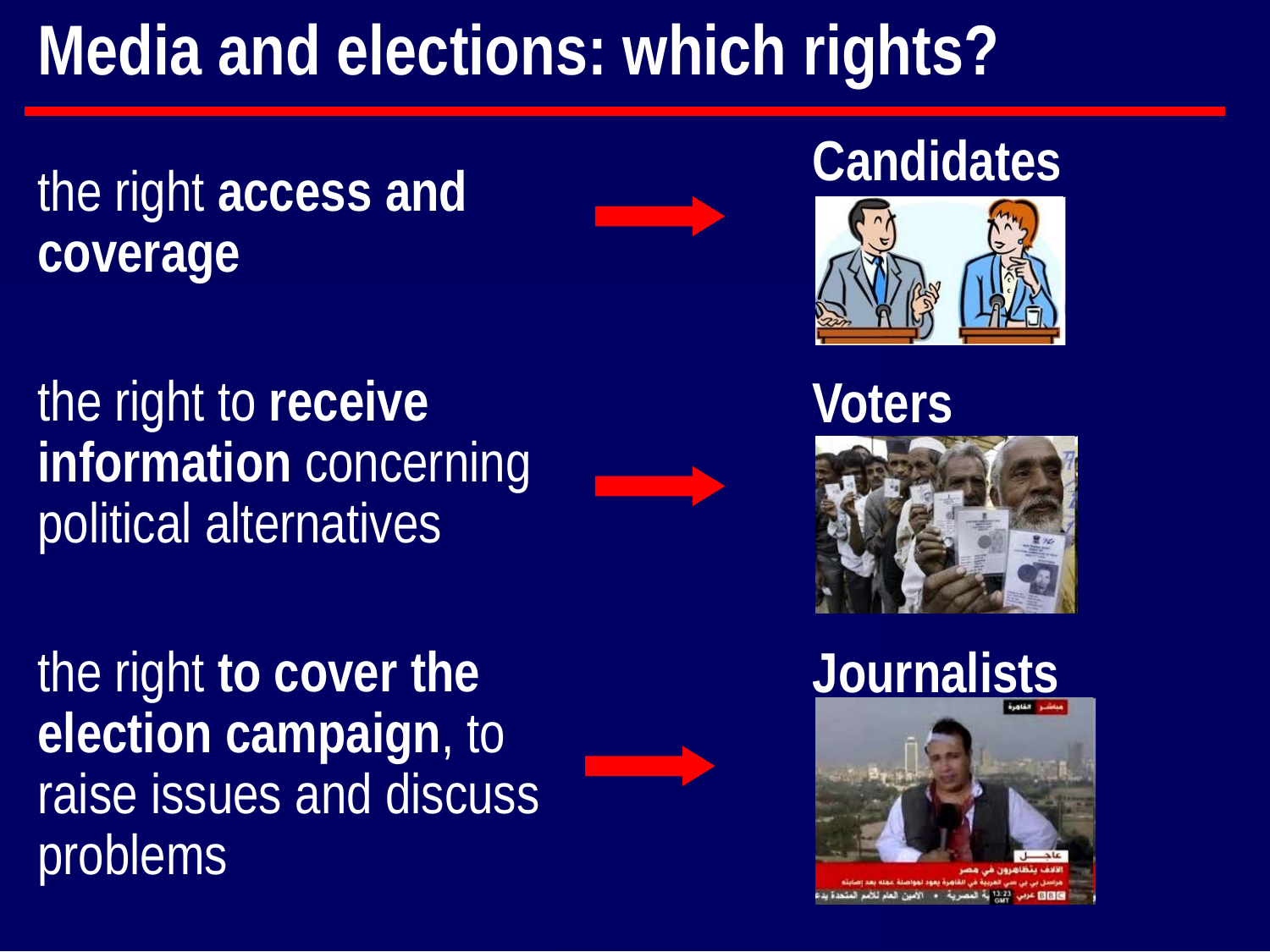#### **Media and Elections: old open issues**

1) What's wrong with 80% coverage given to the Government?

2) Of course we do not care that much about the opposition, they are the opposition. When they will be the Government we will report on them

3) We have no censorship (…), no, ehm, actually we cannot publish the state budget, it is classified information



4) Shall we forbid paid advertising?



5) Is election moratorium period fair or it is just undue interference?

6) Is a system of free airtime a must?



7) Shall editorial coverage be statutory regulated or left to self regulation?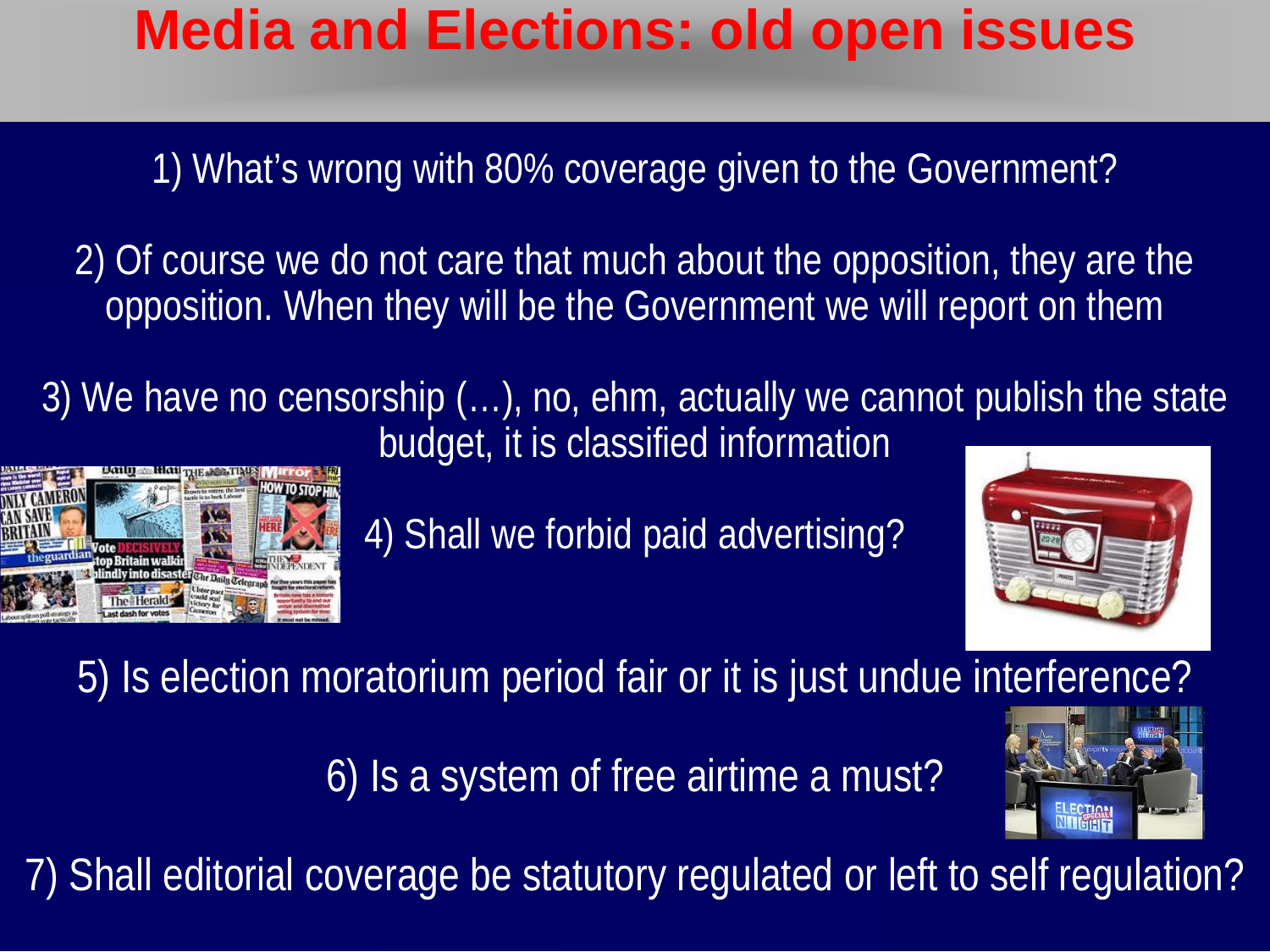#### **Audiovisual media**

Electronic media are usually subject to a higher degree of control by public authorities than print media as a consequence of the public service remit vested in the audiovisual sector.

**Justification** 

- 1. Televisions and radios use and benefit of airwaves and frequencies that are **(or were???)** limited public resources.
- 2. In virtue of their nature and means of consumption broadcast media are assumed to have a wider impact and influence in the building of public opinion.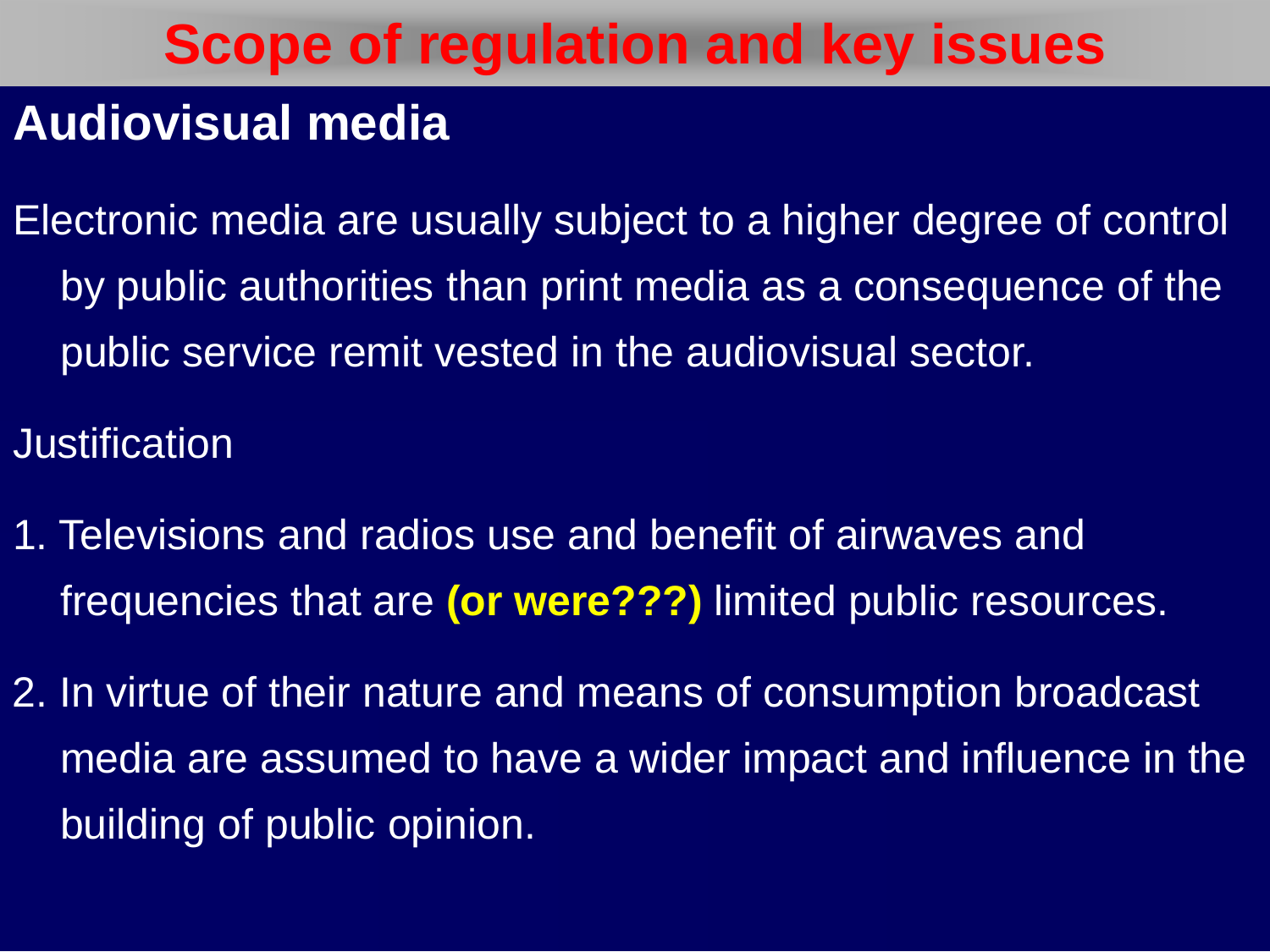#### **Audiovisual media: which ones?**

- A) State-/publicly owned broadcasters have generally stronger obligations in virtue of their public funding
- B) Private broadcasters are subject to various degrees of regulation and according to different models: UK, Italy
- Provisions normally applied to both:
- o regulations on the reporting of opinion polls,
- o laws on "hate speech", defamation
- o provisions on election silence before or during the election,
- o the procedure for hearing complaints against the media
- o journalists' right of access to election events.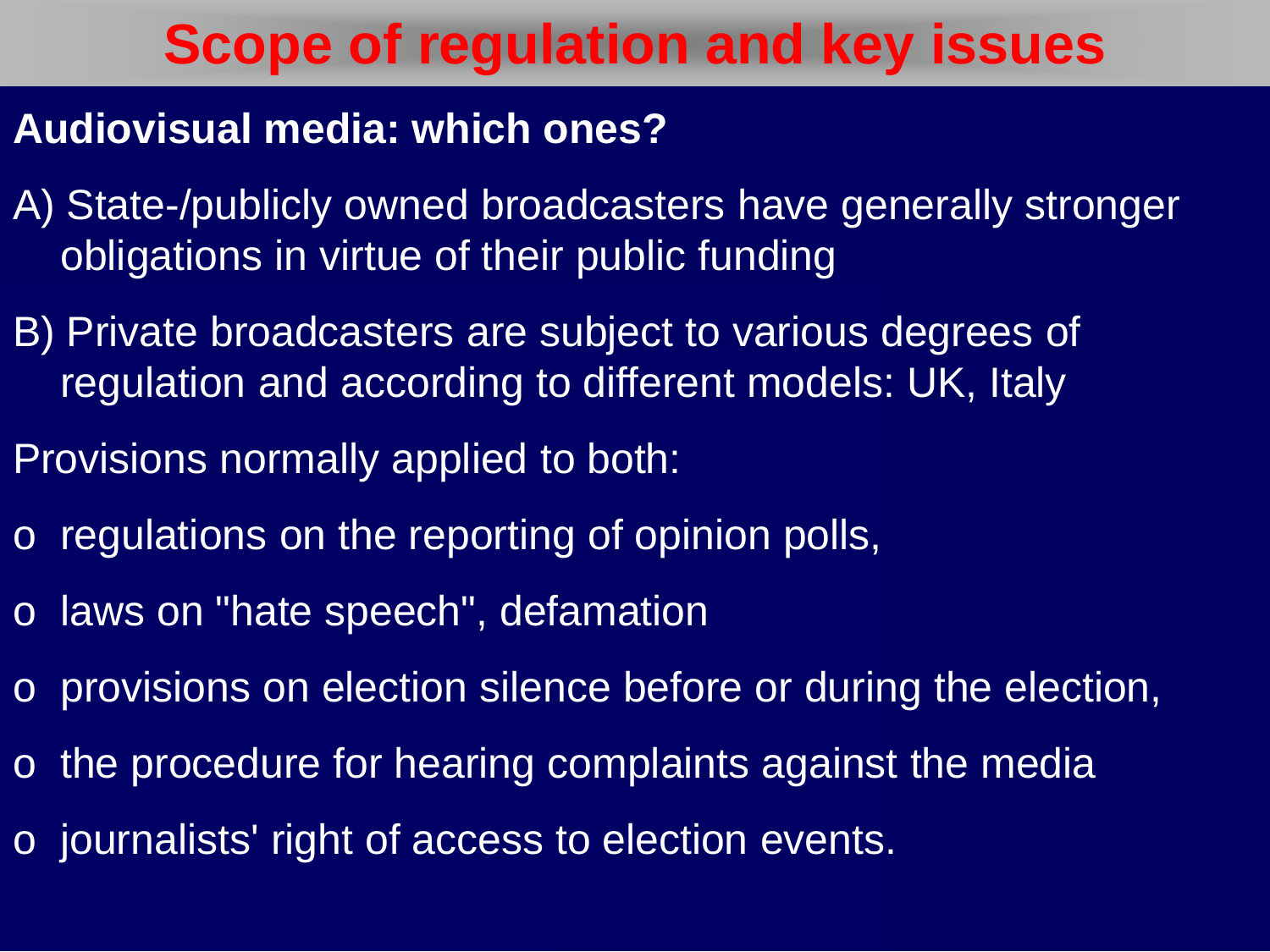#### **The press**

- Lower degree of regulation
- Free market model, based on self regulation
- But: the publicly funded press should comply with the same public service obligations as the public broadcasting service (balance, impartiality, fairness, allocation of free space)
- And: print media may be bound to certain duties mainly expressed in the form of negative regulation, e.g. a ban on paid advertisement or the obligation of non discrimination when paid advertisement is permitted. Other laws (defamation laws, laws against hate speech and xenophobia) – may be relevant too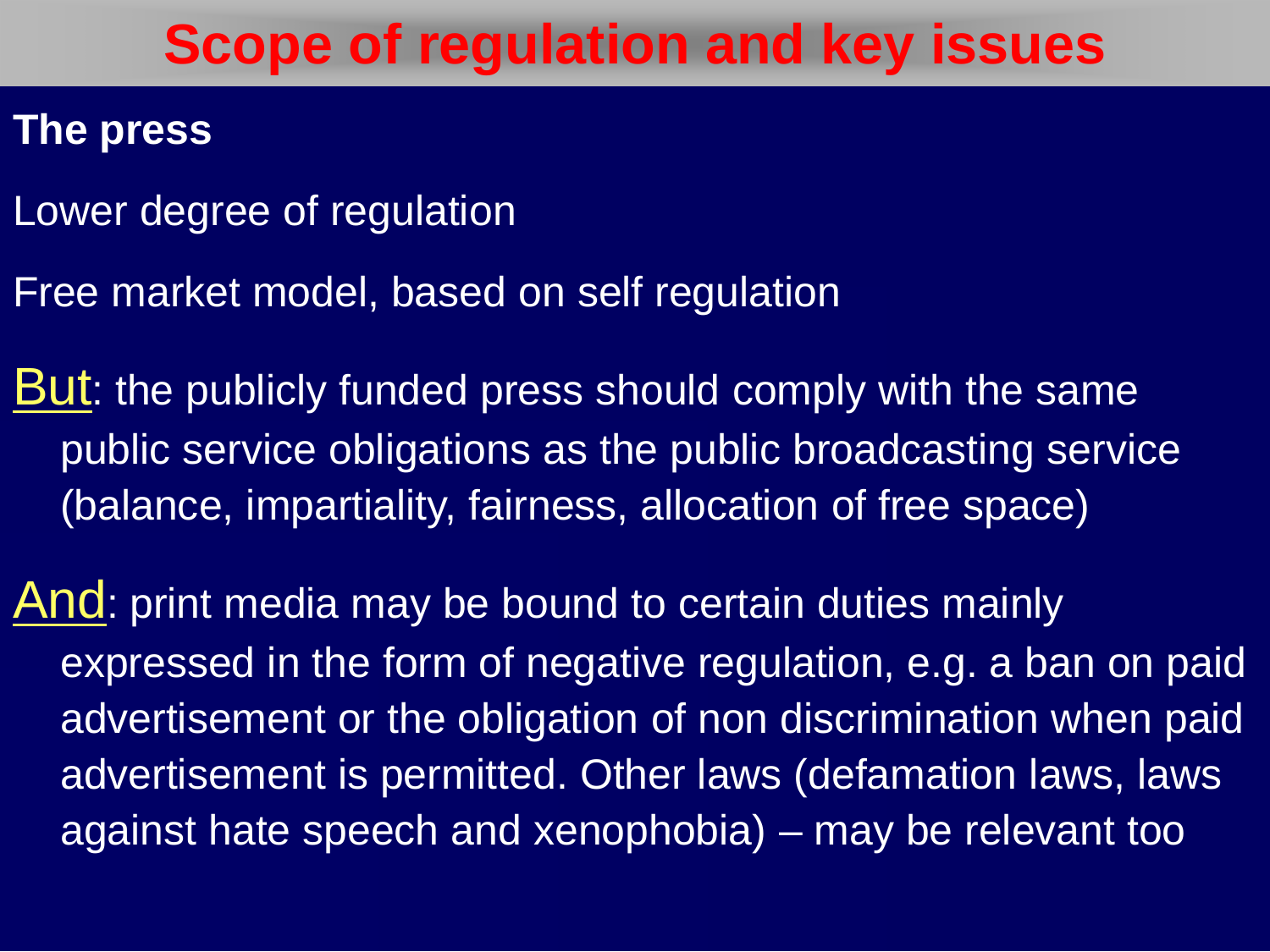- **Trans national media and the Internet: problems with regulation**
- o Jurisdiction and conflicts of laws
- o Justification
- o Enforcement

General provisions that may be applied are related to:

- Election silence period
- Publication of opinion polls
- Paid advertising regime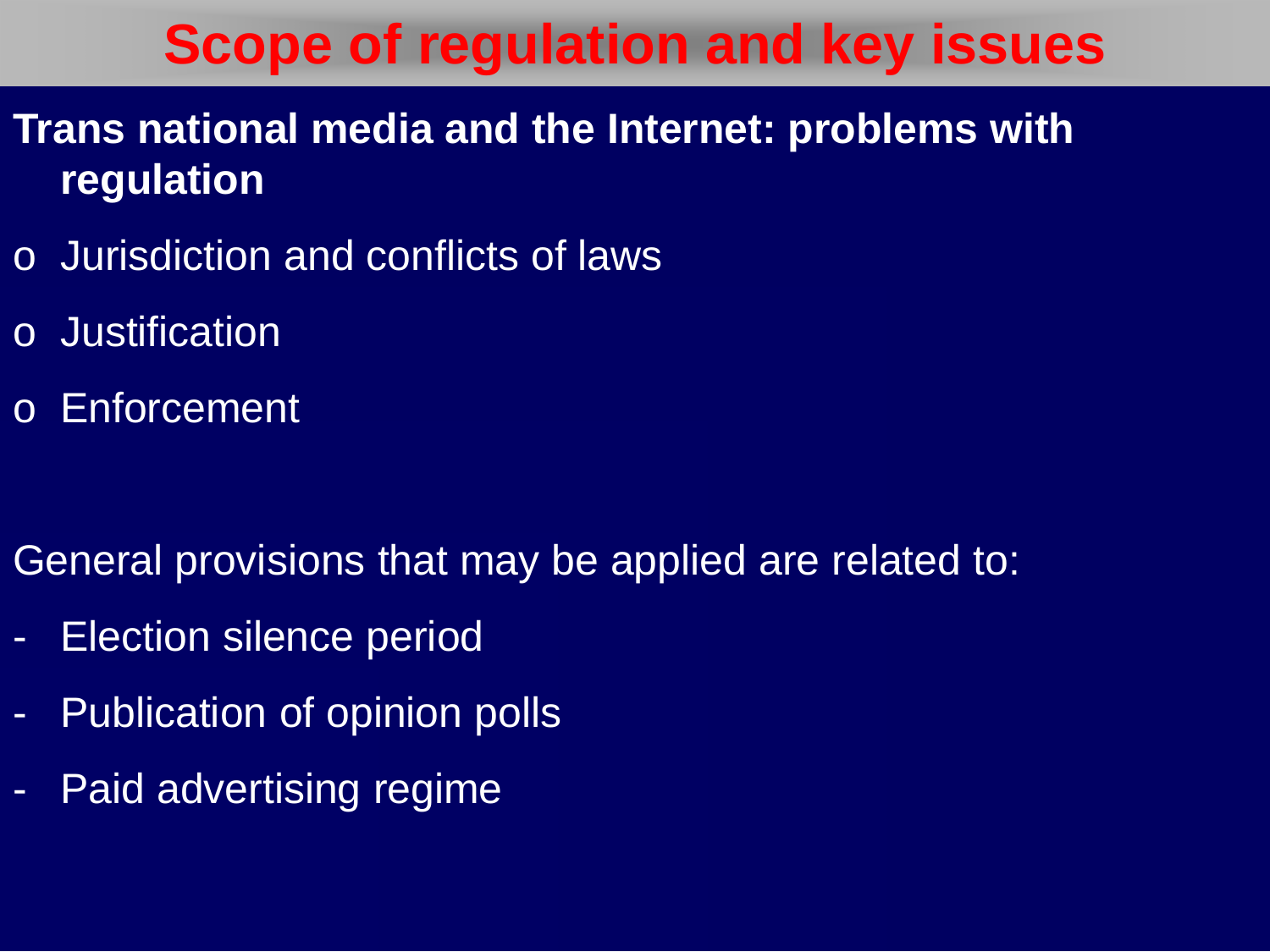#### **Areas of regulation and key issues**

#### **Free access**

- o Criteria for allocating time
- o Responsibility for the allocation
- o Length, timing and channels
- o Responsibility for the format and content
- o Conditions of production
- o Obligations imposed on private broadcasters
- o Obligations imposed on the private press
- o Right to complain or appeal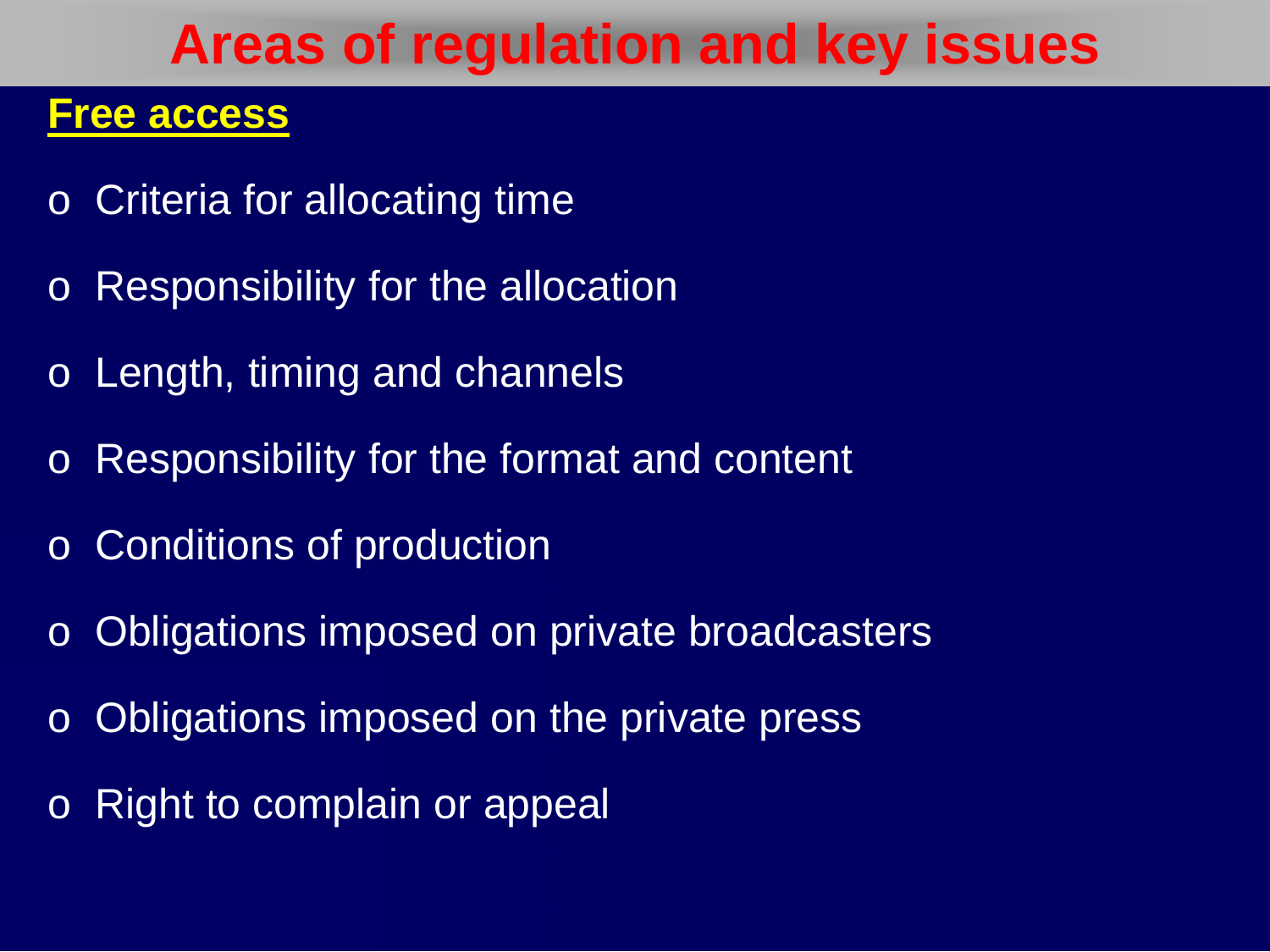#### **Areas of regulation and key issues**

#### **Paid advertising: controversial issues**

- o In favour or against paid ads?
- o Definition
- o Third party ads
- o Hidden ads

#### **Paid advertising: best practices**

- o Non-discrimination requirement
- o Campaign spending ceilings/Monitoring campaign expenses
- o Restrictions on content
- o Transparency/Labelling
- o Schedule and placement
- o Institutional advertising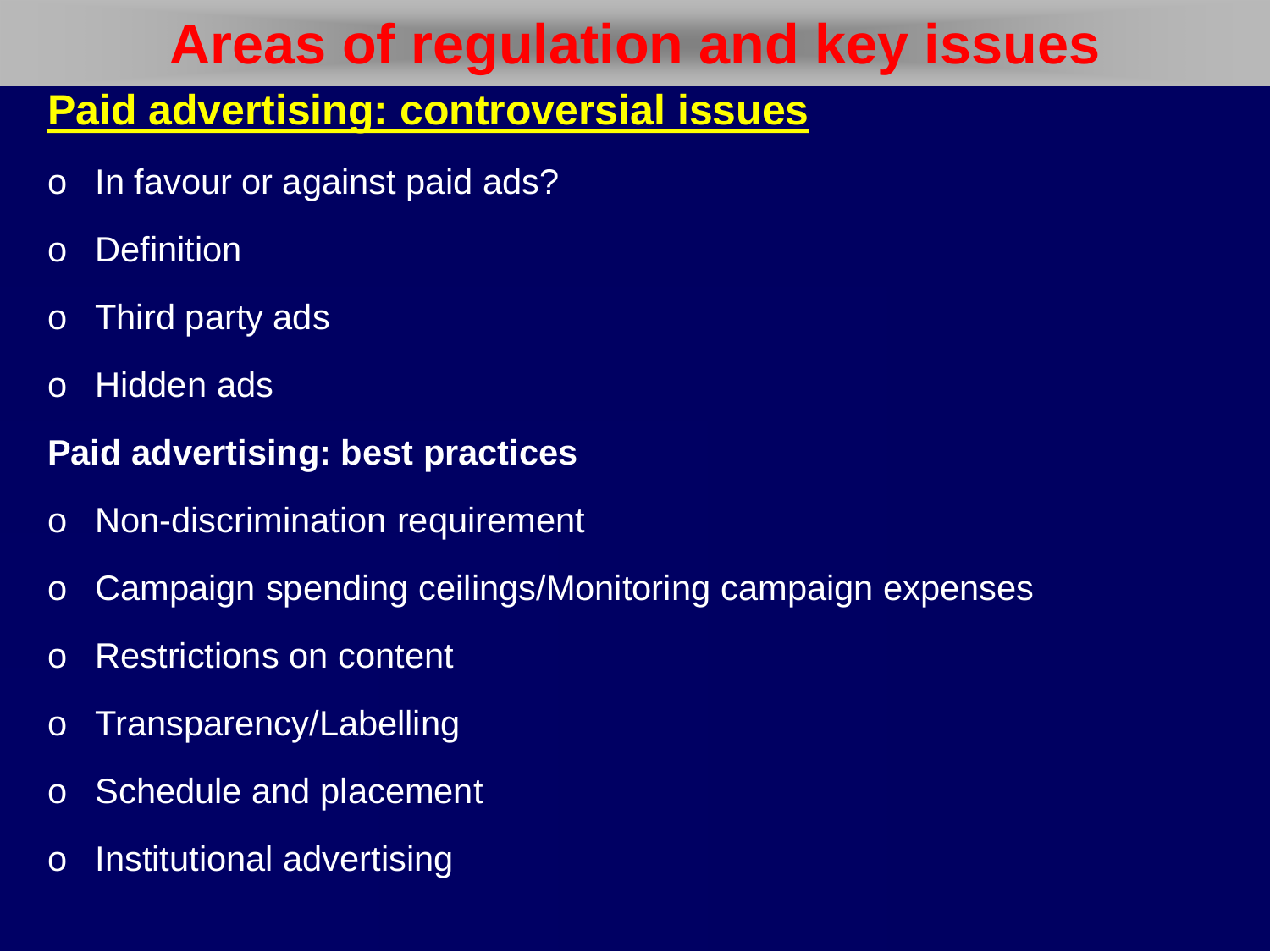#### **Areas of regulation and key issues**

#### **Editorial coverage = News, current affairs**

- o Variety of regulatory models
- o The role of professional journalistic standards
- o The advantage of the incumbent

How to balance between editorial freedom and the right of candidates to put their message across?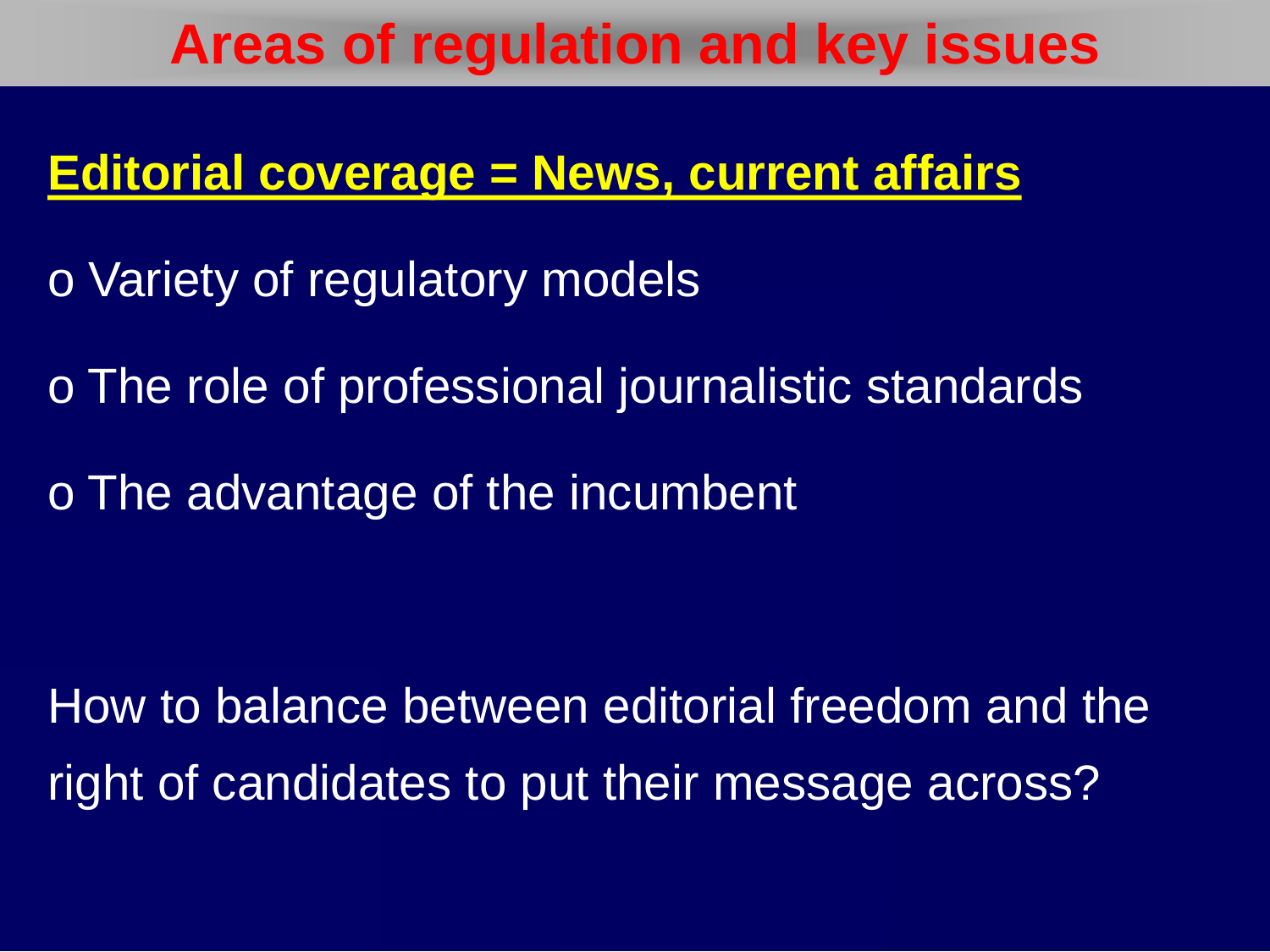#### All media

fair, accurate and truthful coverage, accurate reporting of opinion polls, voter education and information, provisions concerning "hate speech", defamation, media liability for the statements of politicians and other related issues,

provisions on election silence before or during the election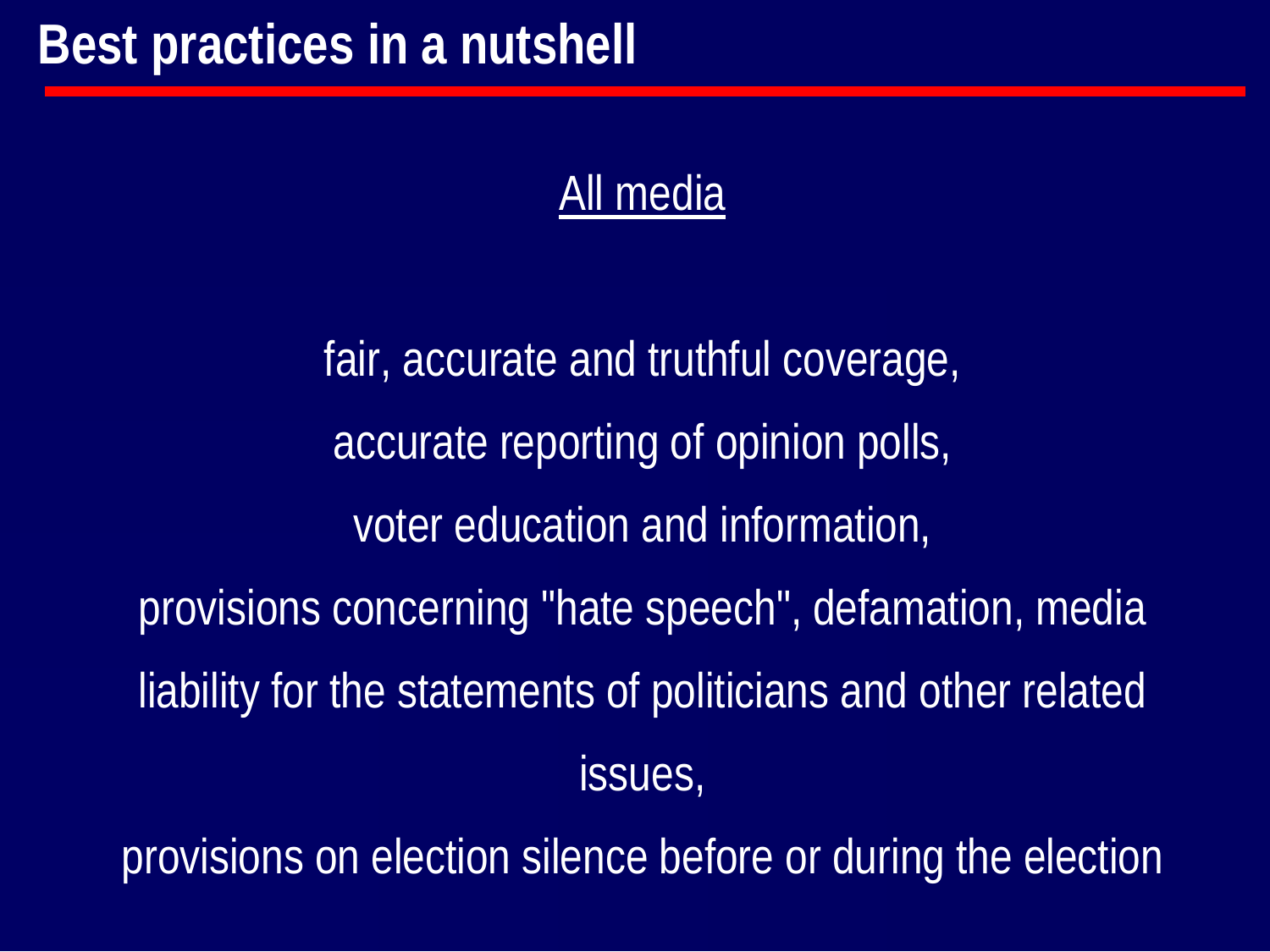#### **The UN Joint Statement on the Media and Elections - Principles applying to all media**

| <b>Pluralism</b>                | States should put in place a range of measures to create an<br>environment in which a pluralistic media sector can flourish. These<br>should include, among others, obligations of transparency of media<br>ownership, licensing of different types of broadcasters to promote<br>diversity, rules to prevent undue concentration of media ownership and<br>measures to promote content diversity among and within media outlets. |
|---------------------------------|-----------------------------------------------------------------------------------------------------------------------------------------------------------------------------------------------------------------------------------------------------------------------------------------------------------------------------------------------------------------------------------------------------------------------------------|
| <b>Freedom of</b><br>expression | Laws that unduly restrict freedom of expression contrary to<br>international and constitutional guarantees should be repealed. Where<br>such laws are still in place during election campaigns, the authorities<br>should apply the constitutional or international quarantees that protect<br>freedom of expression.                                                                                                             |
| <b>Safety of the</b><br>media   | States should put in place effective systems for preventing threats and<br>attacks against the media and others exercising their right to freedom<br>of expression, and for investigating such attacks when they do occur,<br>bringing those responsible to justice and compensating victims. This<br>obligation takes on particular significance during election periods.                                                        |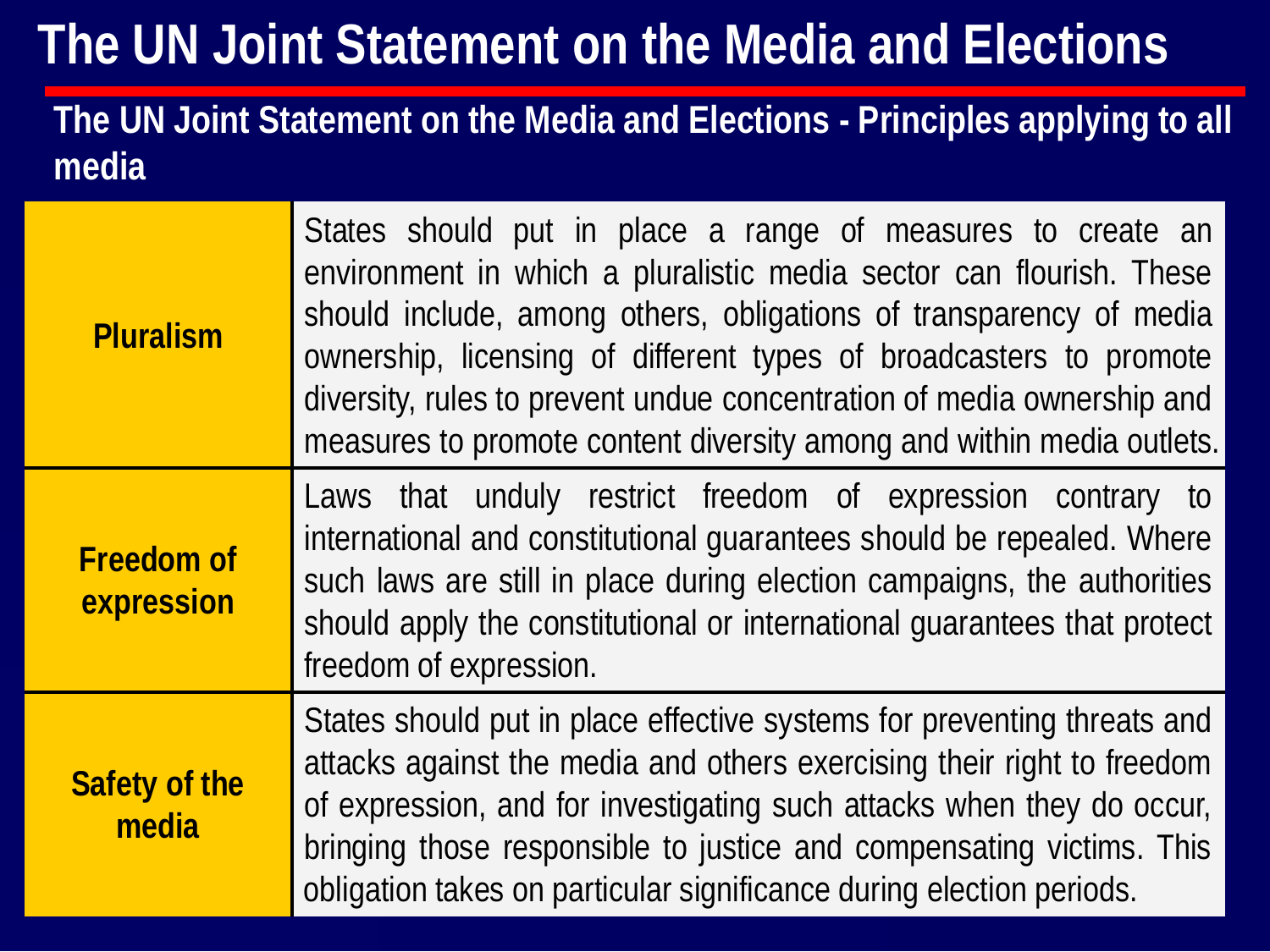| <b>Freedom to</b><br>report             | The media should be free to report on election-related matters. They<br>should also be exempted from liability for disseminating unlawful<br>statements made directly by parties or candidates – whether in the<br>context of live broadcasting or advertising – unless the statements<br>have been ruled unlawful by a court or the statements constitute direct<br>incitement to violence and the media outlet had an opportunity to<br>prevent their dissemination. |
|-----------------------------------------|------------------------------------------------------------------------------------------------------------------------------------------------------------------------------------------------------------------------------------------------------------------------------------------------------------------------------------------------------------------------------------------------------------------------------------------------------------------------|
| <b>Criticism of</b><br>politicians      | The obligation of political figures, including candidates, to tolerate a<br>greater degree of criticism than ordinary persons should be clearly<br>reaffirmed during elections.                                                                                                                                                                                                                                                                                        |
| <b>Correction and</b><br>right of reply | A party or candidate which has been illegally defamed or suffered<br>another illegal injury by a statement in the media during an election<br>period should be entitled to a rapid correction of that statement or have<br>the right to seek redress in a court of law.                                                                                                                                                                                                |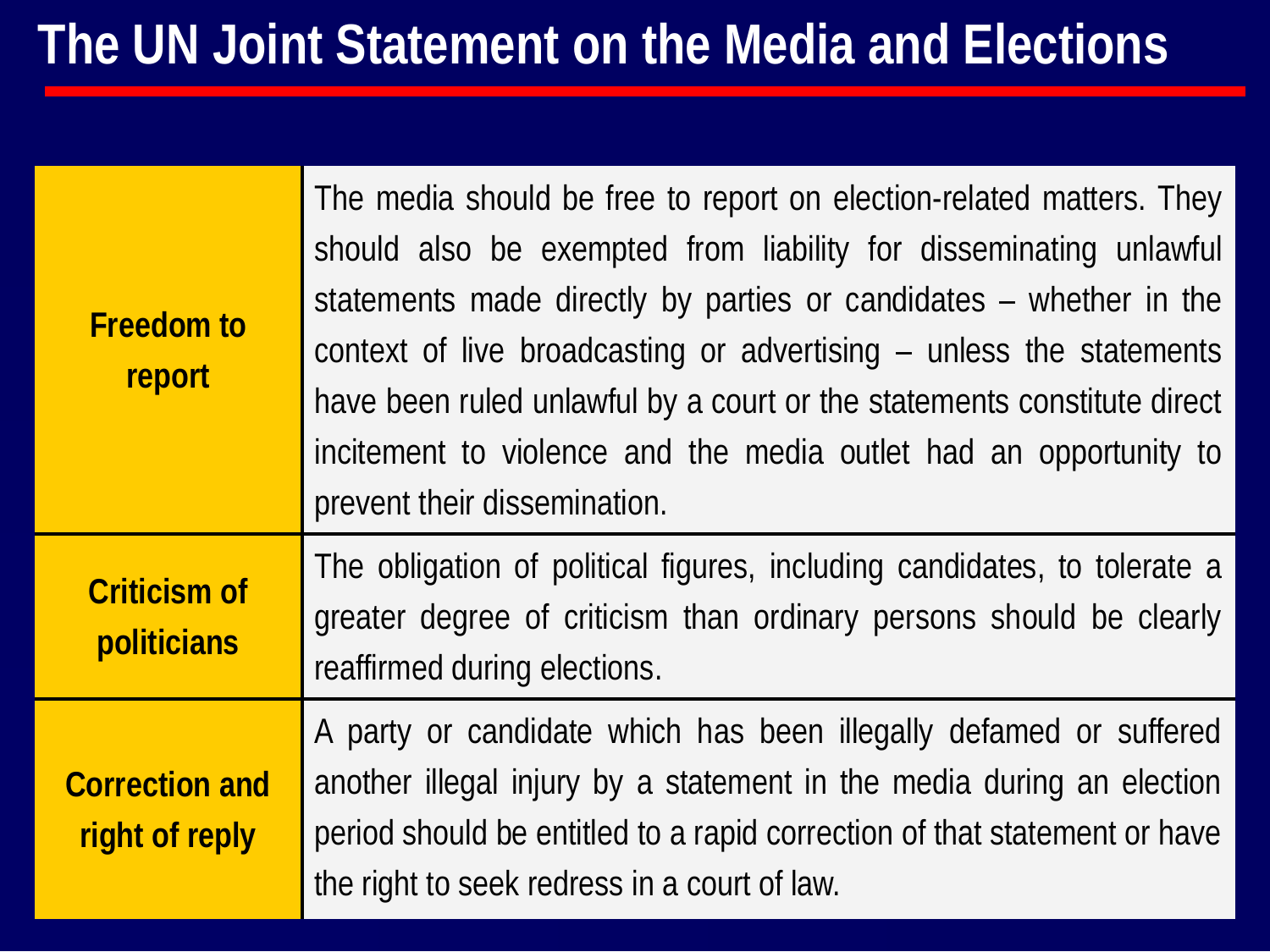| <b>Paid advertising:</b><br>no<br>discrimination | It should be illegal for the media to discriminate, on the<br>basis of political opinion or other recognised grounds, in<br>the allocation of and charging for paid political<br>advertisements, where these are permitted by law. |
|--------------------------------------------------|------------------------------------------------------------------------------------------------------------------------------------------------------------------------------------------------------------------------------------|
| <b>Complaints and</b><br>appeals                 | Oversight of any rules relating to the media and<br>elections should be vested in an independent<br>administrative body which should address any<br>complaints promptly. The decisions of this body should                         |
|                                                  | be subject to judicial review.                                                                                                                                                                                                     |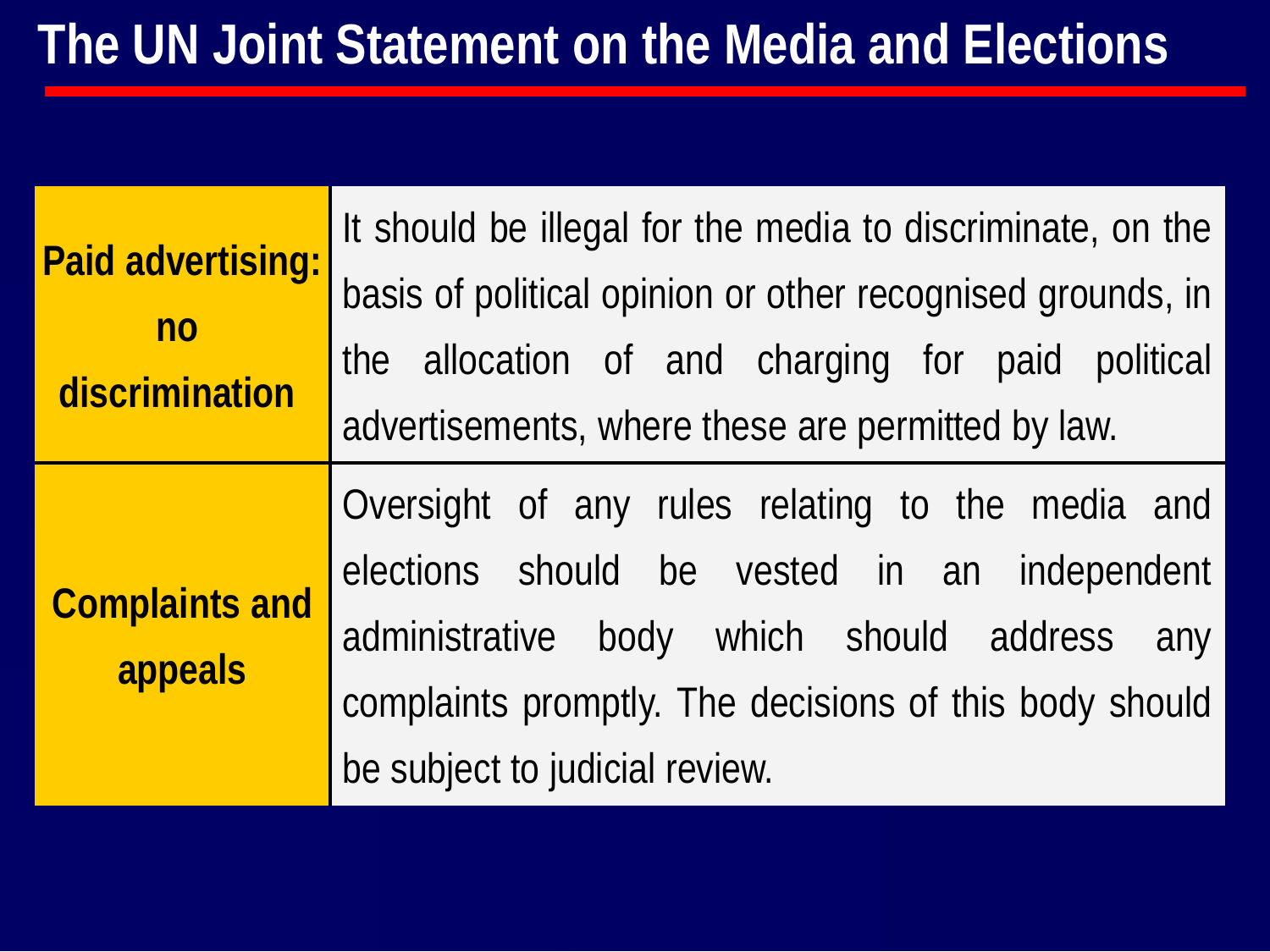#### **The UN Joint Statement on the Media and Elections - Principles applying public media**

| Duty to inform                     | To ensure that the electorate are informed about election matters, including the role of<br>elections in a democracy, how to exercise one's right to vote, the key electoral issues, and<br>the policy positions of the various parties and candidates contesting the election. This<br>should normally include reporting that involves questions being put to party leaders and<br>candidates, as well as debates between candidates. |
|------------------------------------|----------------------------------------------------------------------------------------------------------------------------------------------------------------------------------------------------------------------------------------------------------------------------------------------------------------------------------------------------------------------------------------------------------------------------------------|
| <b>Impartiality and</b><br>balance | To respect strict rules of impartiality and balance, particularly when reporting on the<br>governing party(ies) and on government decisions and actions during an election period.                                                                                                                                                                                                                                                     |
| <b>Referenda</b>                   | This implies that equal coverage should be given to arguments in favour of both sides in<br>any referendum.                                                                                                                                                                                                                                                                                                                            |
| <b>Equitable access</b>            | To grant all parties and candidates equitable access to the media to communicate their<br>messages directly with the public, either for free or at subsidised rates. Equitable access<br>means fair and non-discriminatory access allocated according to objective criteria for<br>measuring overall levels of support, and includes factors such as timing of access and any<br>fees.                                                 |
| <b>Reporting polls</b>             | To ensure that any reporting of opinion polls and election projections is accompanied by<br>sufficient information to allow the electorate to understand properly their significance.                                                                                                                                                                                                                                                  |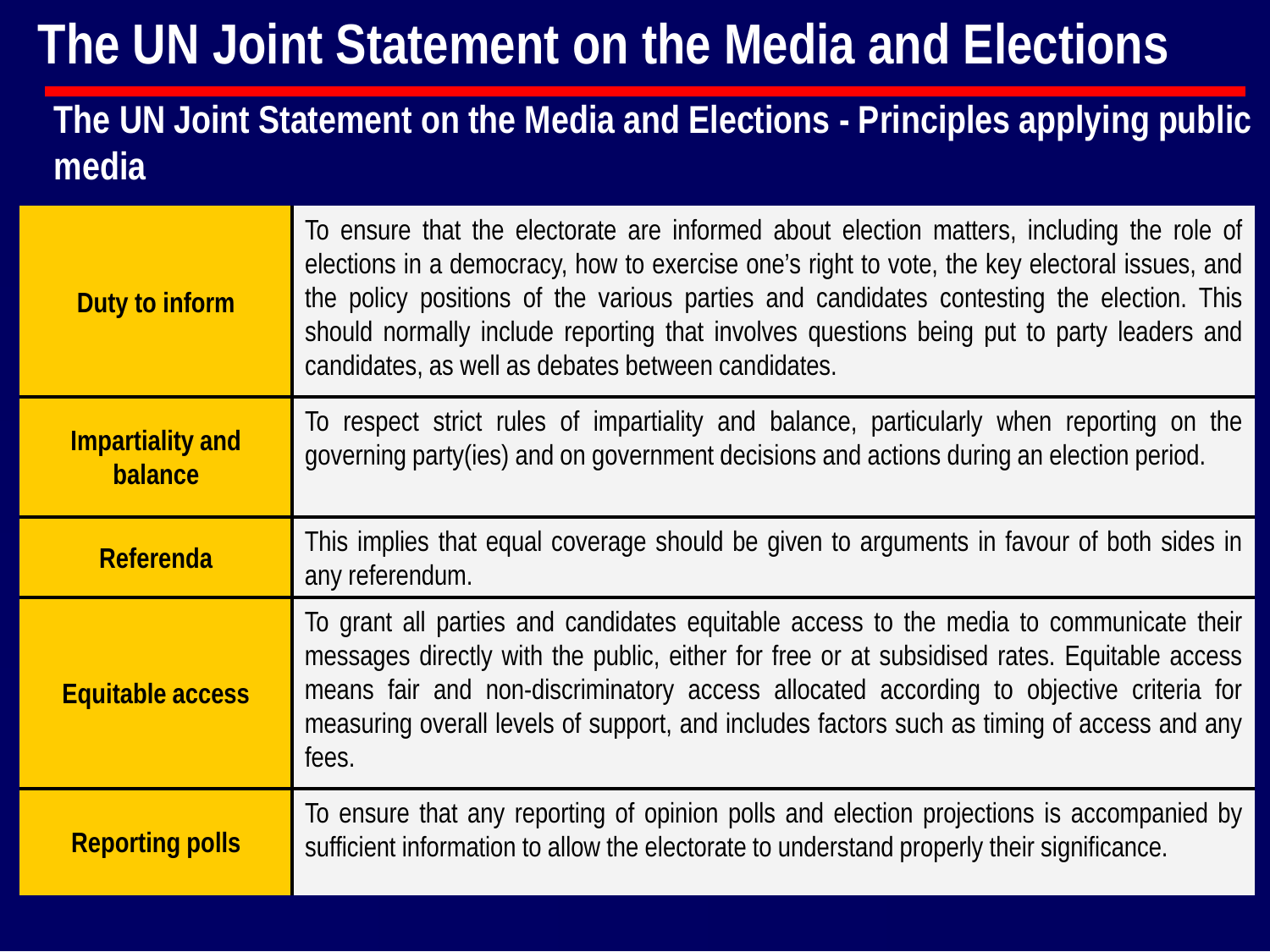#### **Internet and Elections: new open issues**

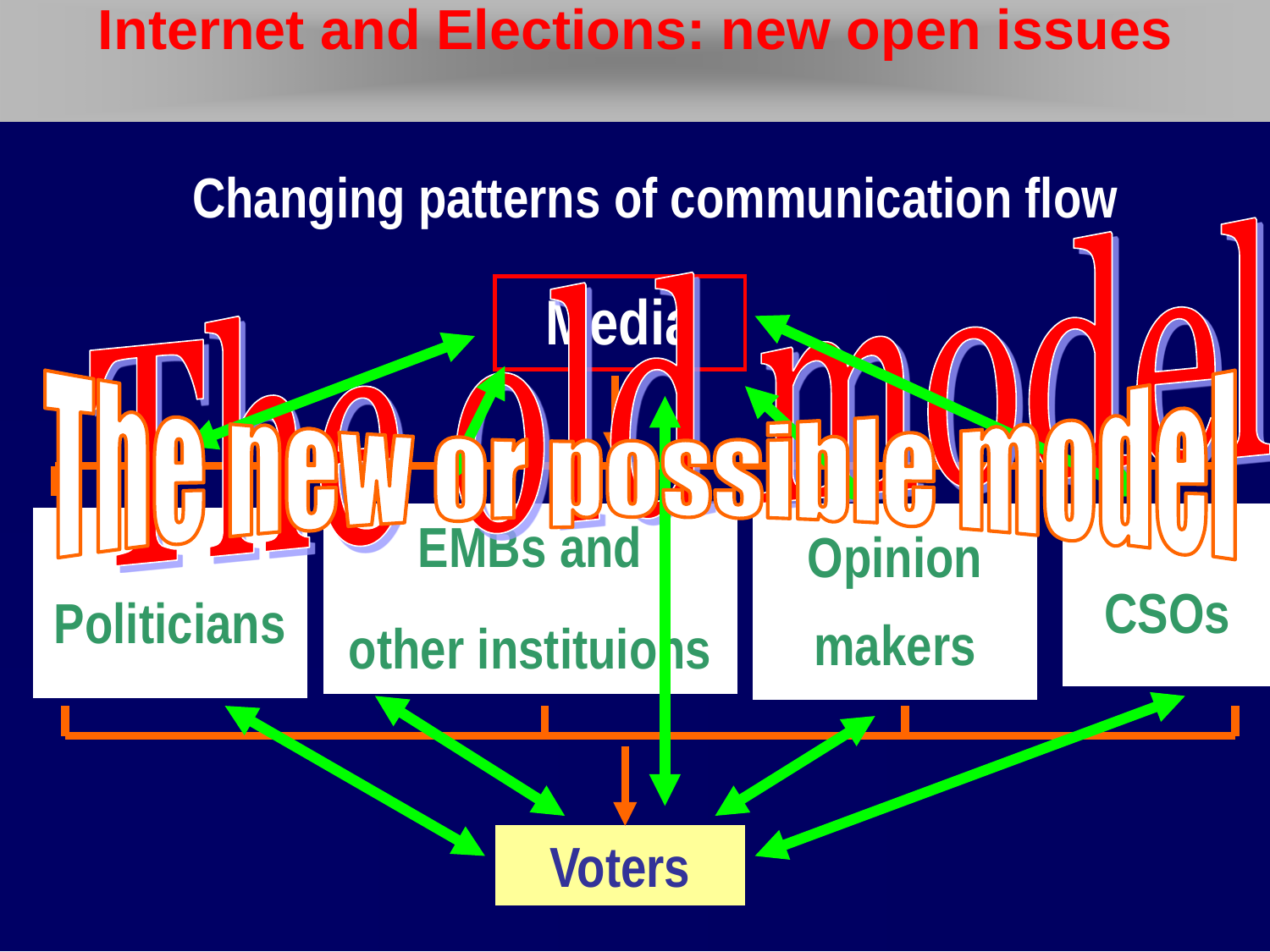#### **Internet and Elections: new open issues**

- 1. What is the role of the Internet?
- 2. What is the Internet? If you cannot define, you cannot regulate
- 3. Internet governance: scope and subject matter of regulation?
- 4. Justifications?
- 5. Jurisdiction?
- 6. Type of regulation: statutory or self-regulation?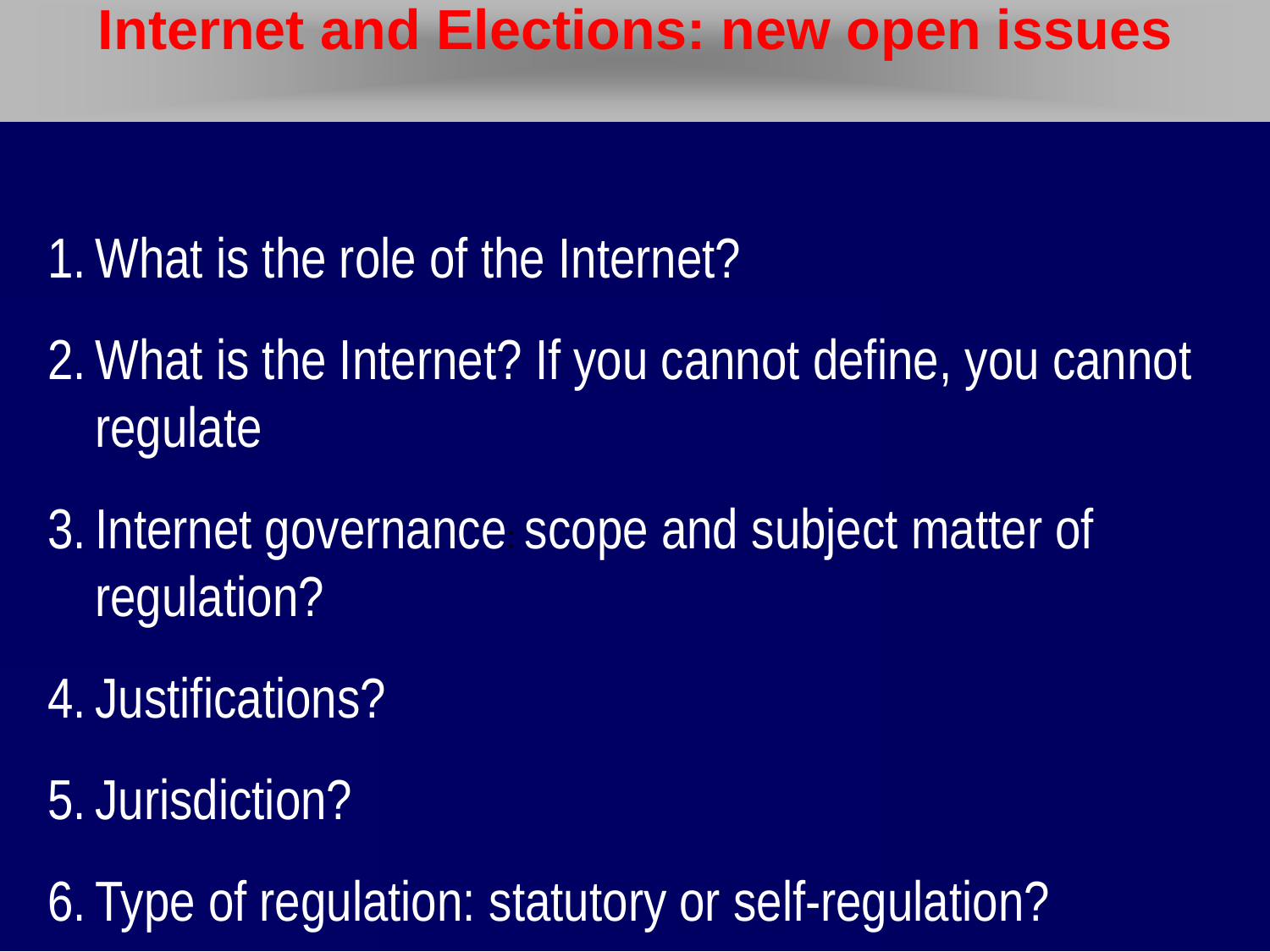#### **1. Role**

- Lack of clear cut conclusions on the new media ecology
- Different contexts and different role
	- Digital divide
	- I-literacy
	- Usage and Content production:
		- 1. Recreational
		- 2. Engaged
		- SM Users: Searchers, Lurkers, Casuals, Actives, Defenders/Opinion Leaders-Makers/Advocates
	- Type of consumption: reinforcing bias and polarisation niche consumption
	- Interplay with old media: Italy vs US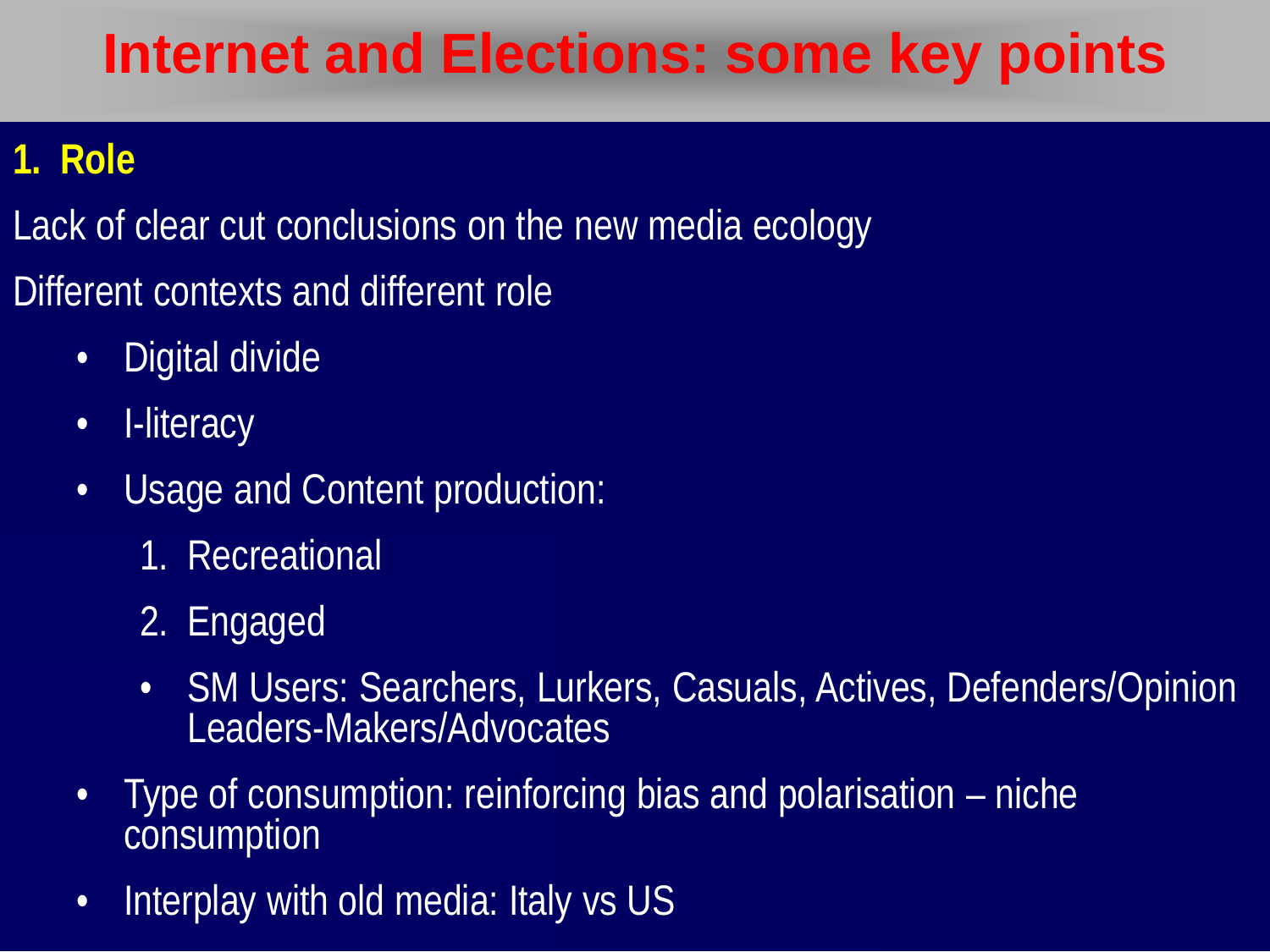

Source: Internet World Stats - www.internetworldststs.com/stats.htm Penetration Rates are based on a world population of 7,017,846,922 and 2,405,518,376 estimated Internet users on June 30, 2012. Copyright © 2012, Miniwatts Marketing Group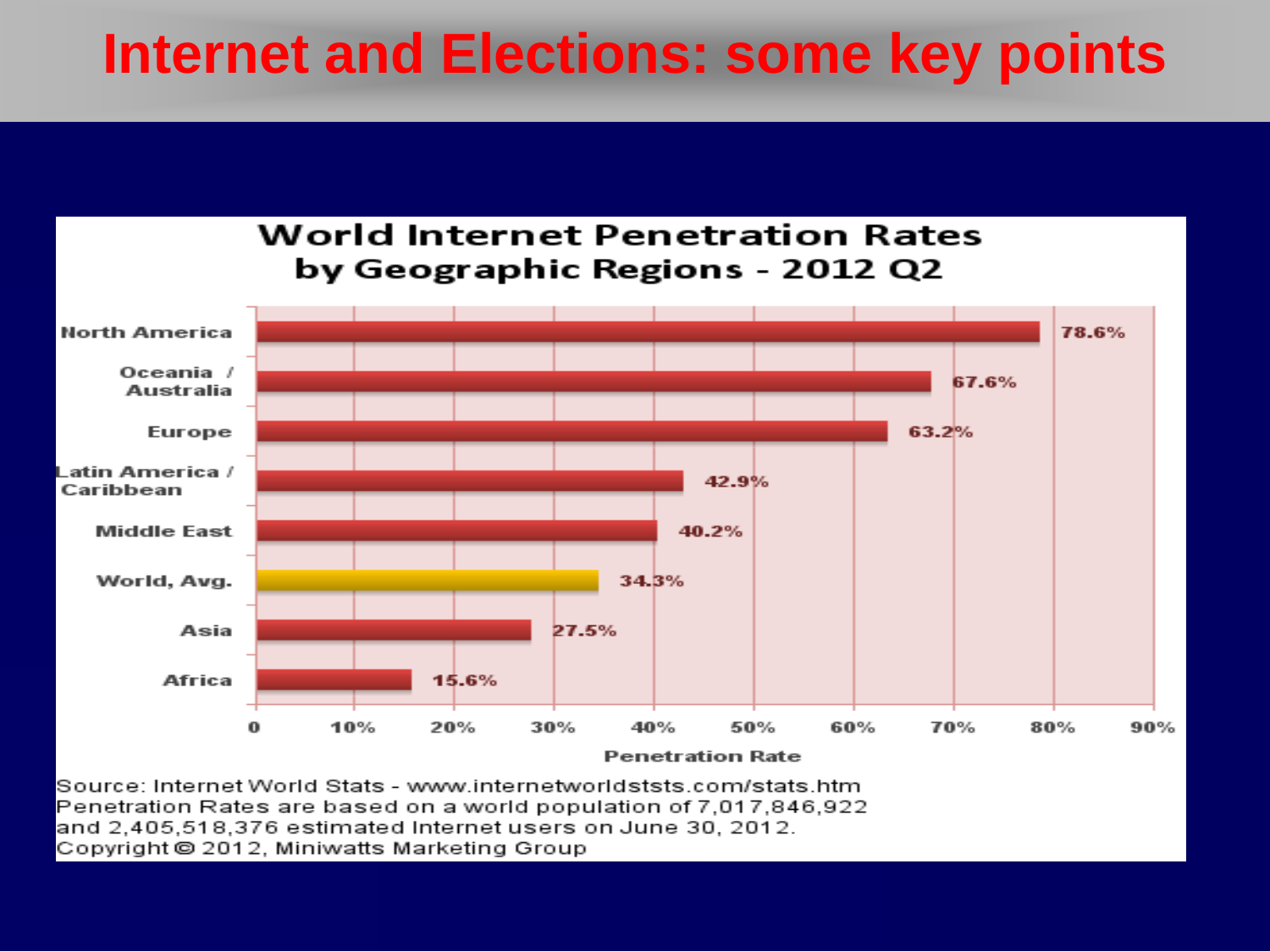#### **2. Definition**

- The term Internet is a box
- Different types of websites: institutional, parties, news websites, social media
- Hybridisation
	- 1. Interactivity
	- 2. Video Sound Words
	- 3. Convergence
- Mc Luhan revisited: the carrier is not the message, but ....
- Mobile technologies: carrier and content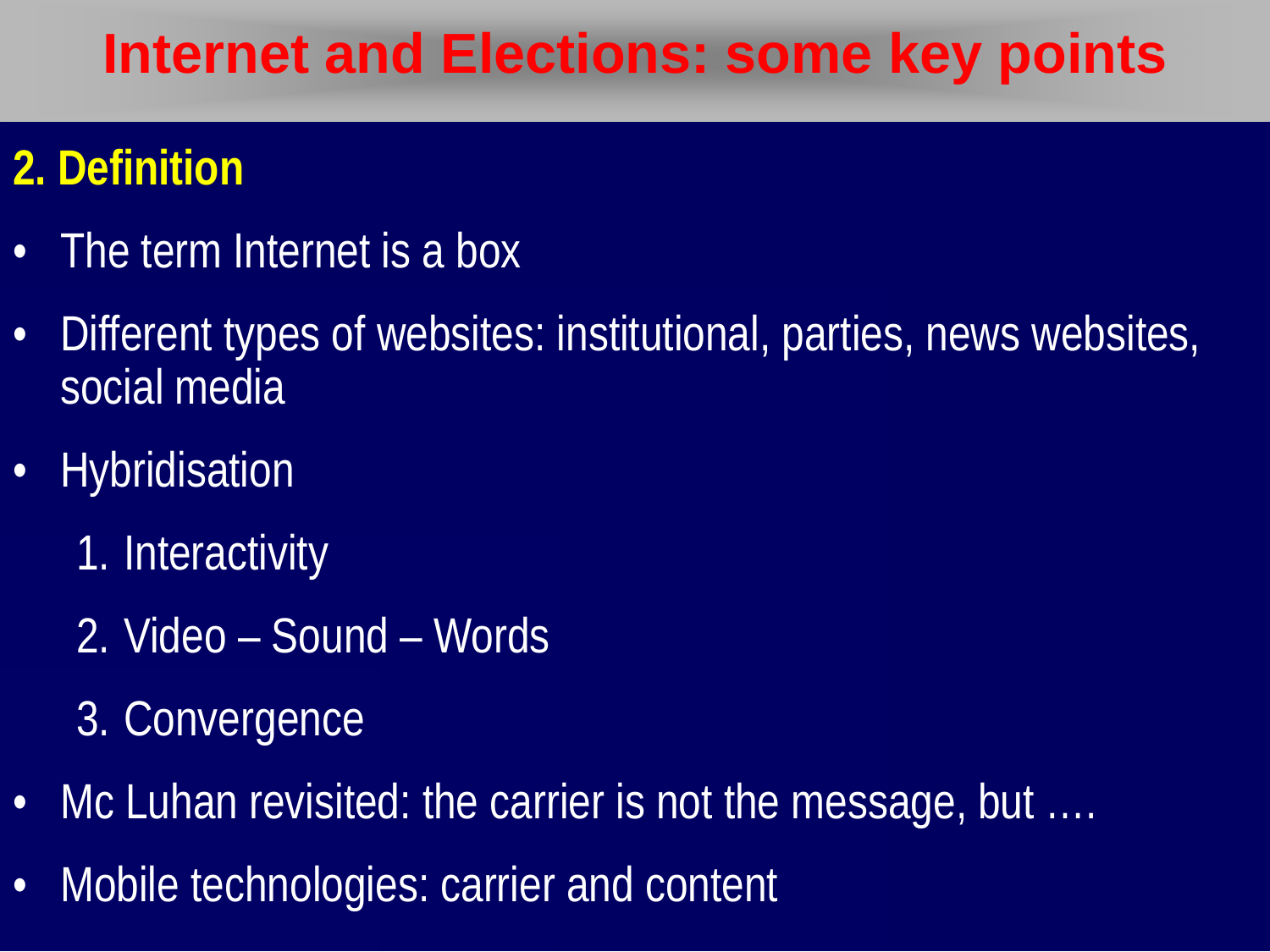**Scope and subject matter for regulation of this is:**  $\mathbb{R}^n$ 

**International Principles:** The Joint Declaration International Principles: The Joint December 2011<br>International principles: the second probabilistic and a second principles of Object 2011 • 3 part tests Denise Helms, a 22-year-old woman from California who used Facebook to express her own discontent with the re-election President Obama.

She wrote: "Another 4 years of this n\*\*\*\*\*. Maybe he will get assassinated this term."

torm.<br>Sha hannily avnlainad tha nuanca be that big of a deal. (...) The assassination part is kind of harsh. I'm not saying, She happily explained the nuances behind her thoughts: "I didn't think it would like, I would go do that or anything like that, by any means, but if it was to happen, I don't think I'd care one bit. (…) I'm not racist and I'm not crazy. just simply stating my opinion.! (..) OK. But what did I do wrong?" • Limited intermediary liability (no extra-judicial notice and take down)

Helms insists that she had set her Facebook page to "private," so it's curious how her views might have received such public airing. Especially as she's now receiving threats herself and has been in contact with the local police on a "just in dase "hasisnd-user filtering systems • Government-controlled filtering systems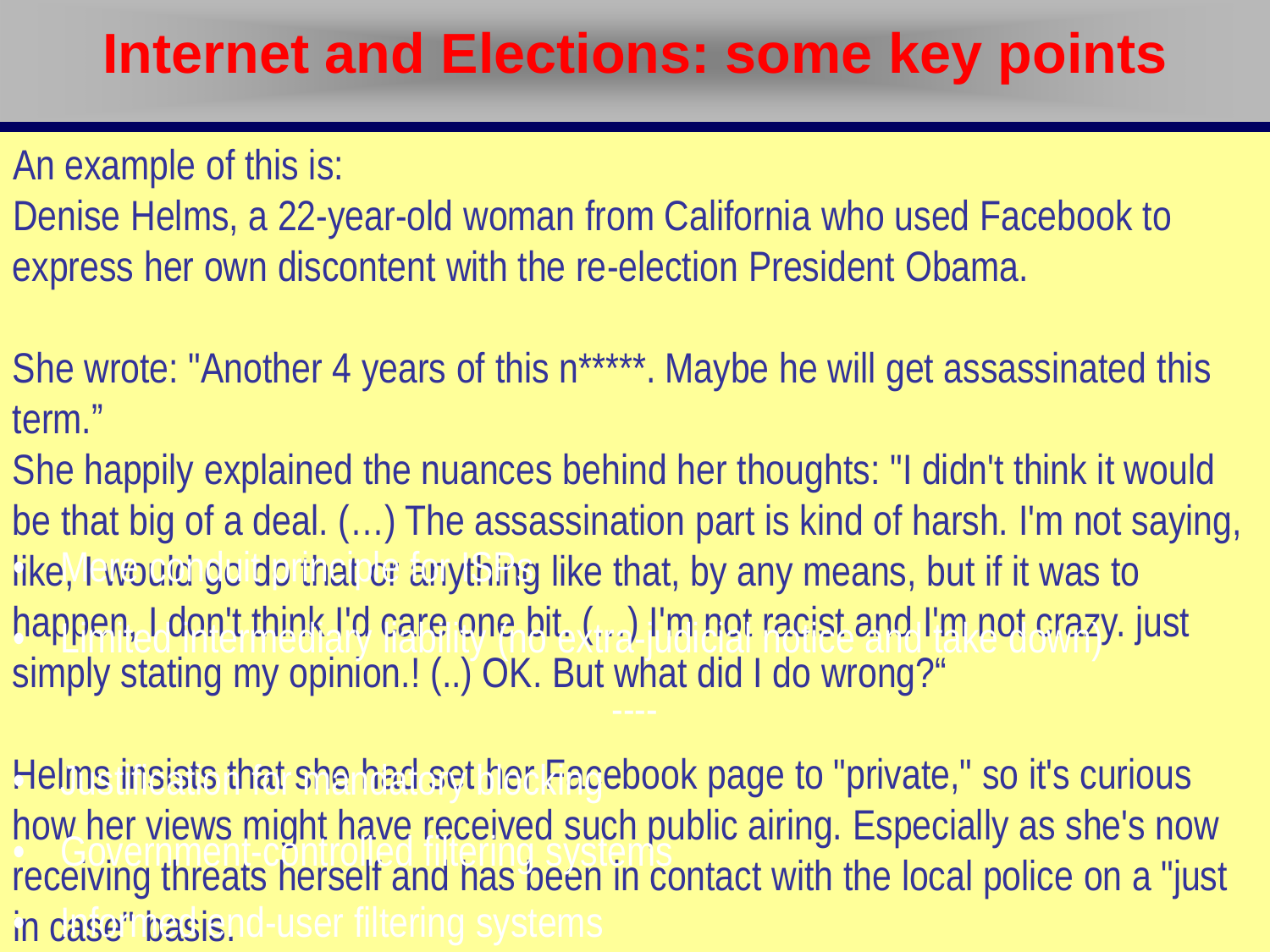- **Scope and subject matter for regulating the Web**
- **International principles: the Joint Declaration June 2011**
- Rule against libel tourism
- Standards of liability weighted vis à vis the public interest (public square)
- Single publication rule
- Network neutrality
- Access to the Internet: promotion of universal access, no shut down, denial to access as extreme measure, registration passing the 3 step test, positive obligations

----

----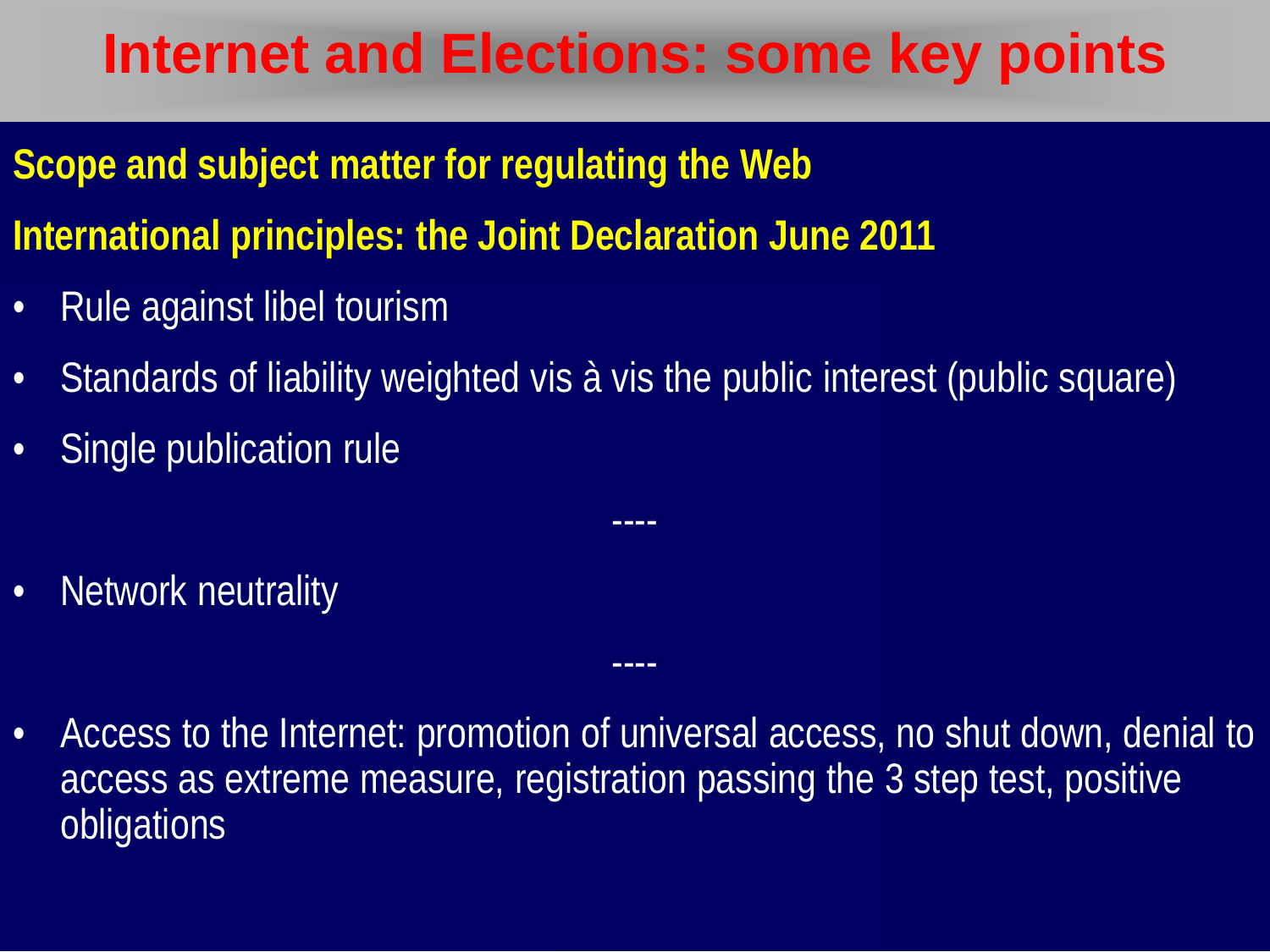#### **3. Scope and subject matter**

- Different obligations for different types of websites
- Structural regulation of the Internet
	- International principles OK
- Content regulation
	- Harmful content
	- Defamation
	- Fair, balanced and equitable coverage? It depends…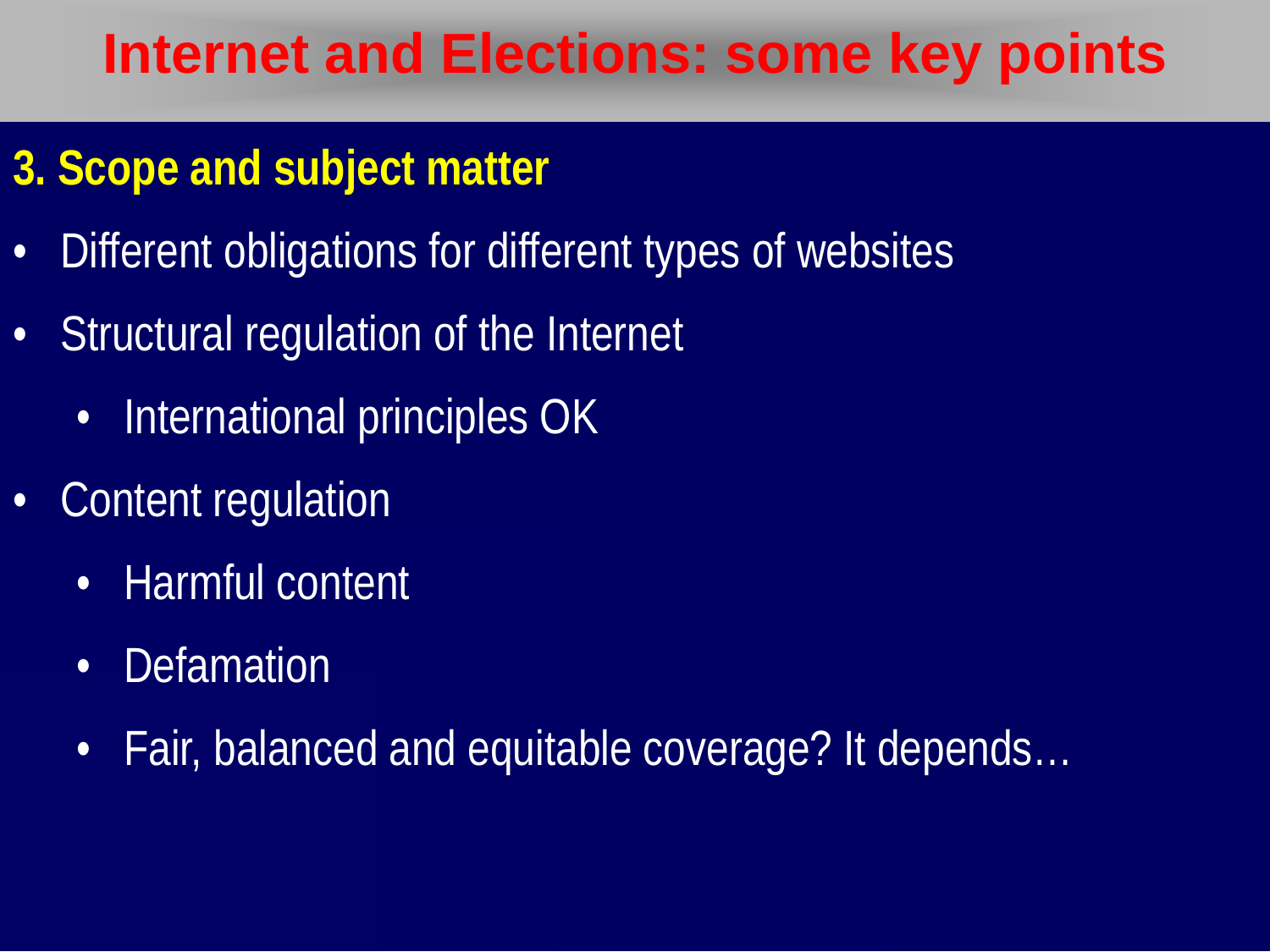#### **4. Jurisdiction**

• Problems of enforcement

#### **5. Types of regulation**

- Different types of websites, different types of content regulation
	- 1. Institutional websites and SM: EMBs, Judiciary, etc.
	- 2. Pressure groups websites and SM: parties, NGOs, Dos, etc.
	- 3. Public media websites and SM: PSB, news agencies, etc.
	- 4. Private news websites and SM
	- 5. Individual websites and SM: bloggers, individual UGC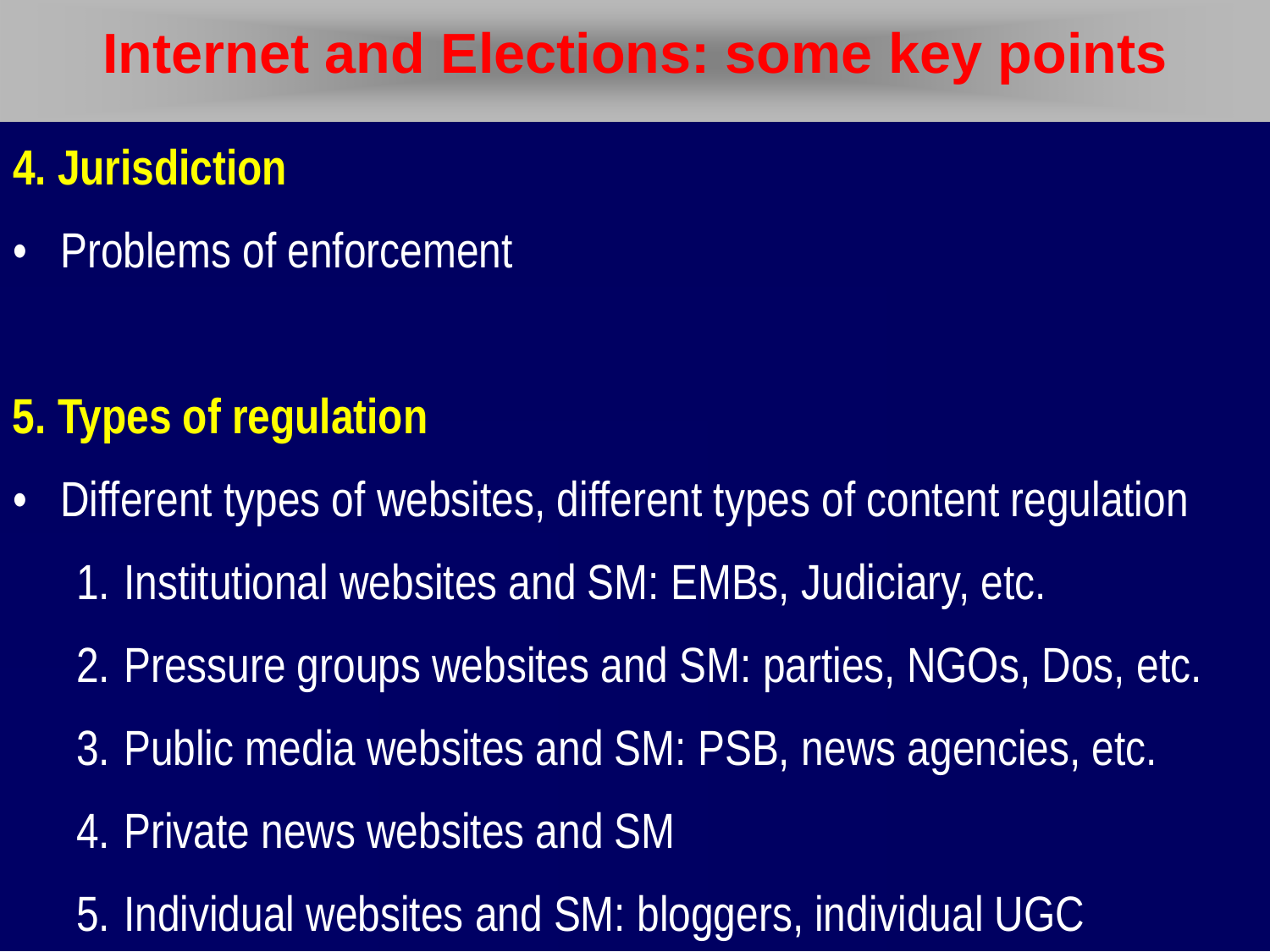#### **And in this regard**

A key general question that has a huge impact in the election process

- What is today a mass medium?
- Who is a journalist?
- What are their roles and responsibilities in the cyber-sphere?
- How to address the challenges concerning verification and manipulation of information?
- Internet and SM as a rumor mill (e.g. the Amina case) and information forensic
- Sources: authenticity vs authority, verification vs assertion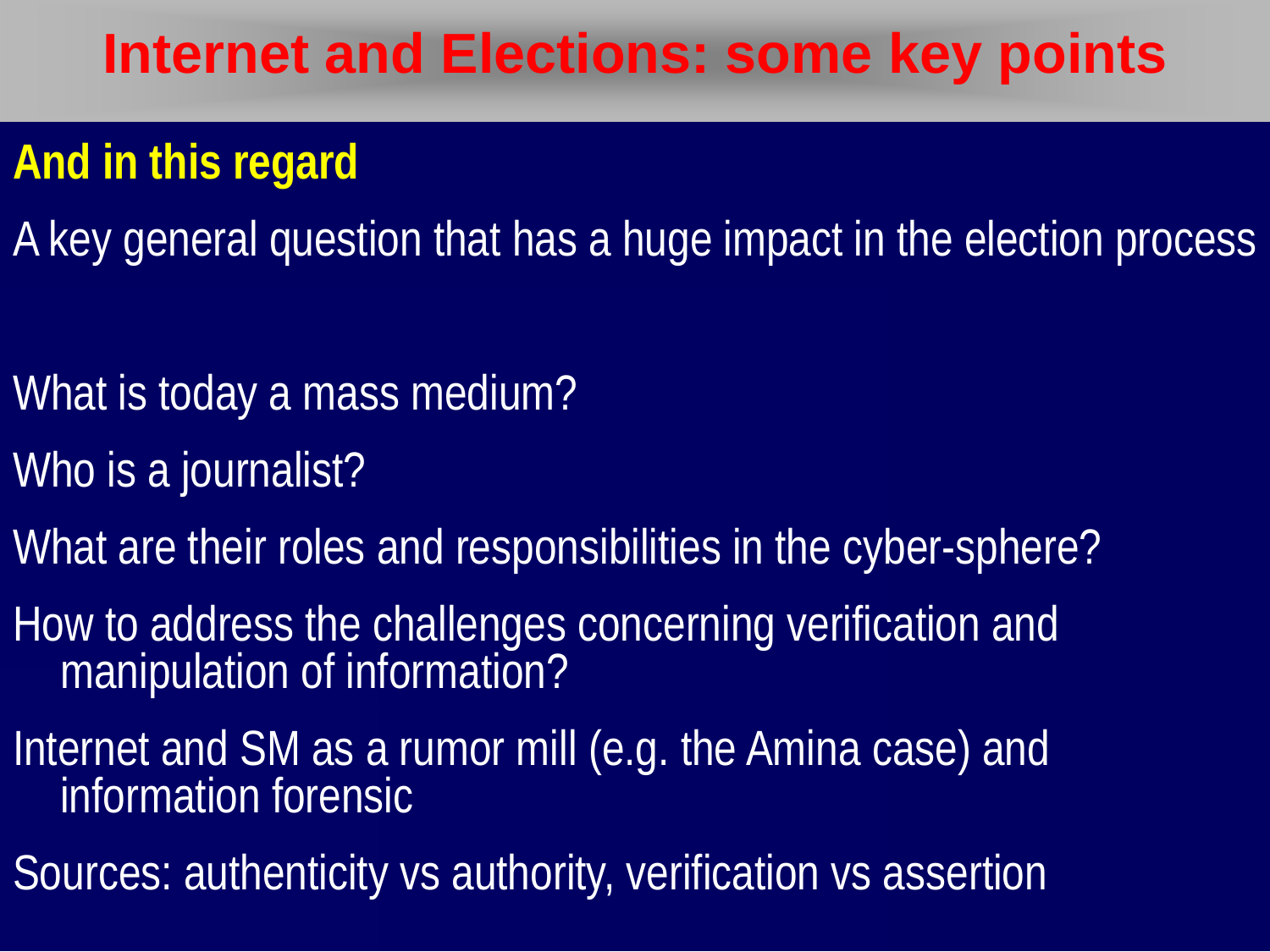#### **ODIHR's proposed check list**

Assess the regulatory framework regulating the overall Internet governance.

Assess the regulatory framework governing Internet access; this includes: restrictions in place and their scope, provisions guaranteeing the right to Internet access and legal provisions regulating "net neutrality", the use of the "three-strikes" measures.

Assess Internet content regulation; this includes measures against: racist or xenophobic content, hate speech, genocide, terrorism, child pornography, Internet piracy, defamation, offensive or extreme speech, harmful content.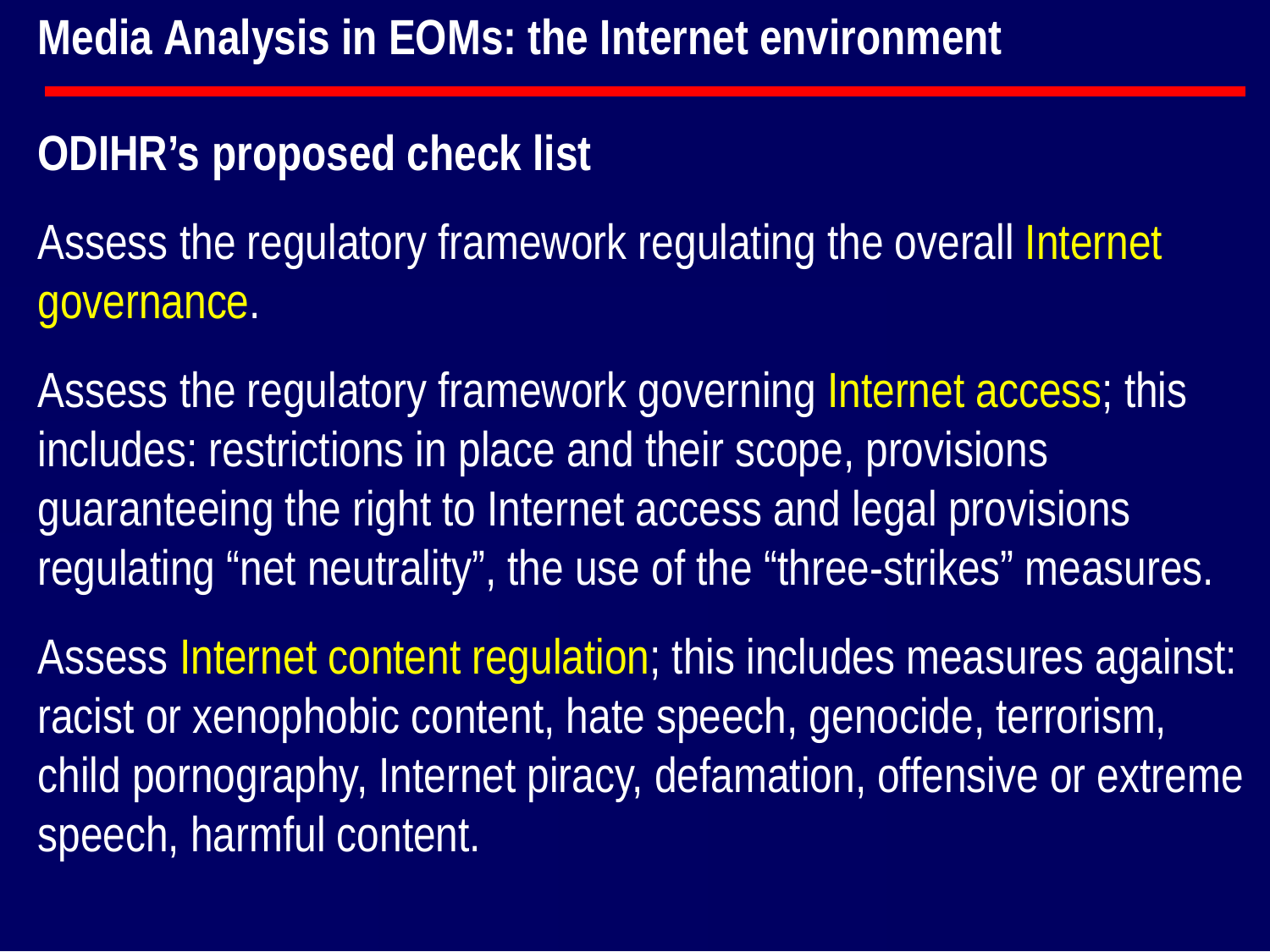Assess sanctions or measures used to block content; this includes: blocking access to websites, the existence of mandatory/voluntary blocking measures, filtering and content removal.

Assess the liability system in place for content carriers (ISP, hosting companies, search engines, web 2.0).

Assess the licensing system in place for ISP.

Assess the estimated Internet penetration and literacy (when data available).